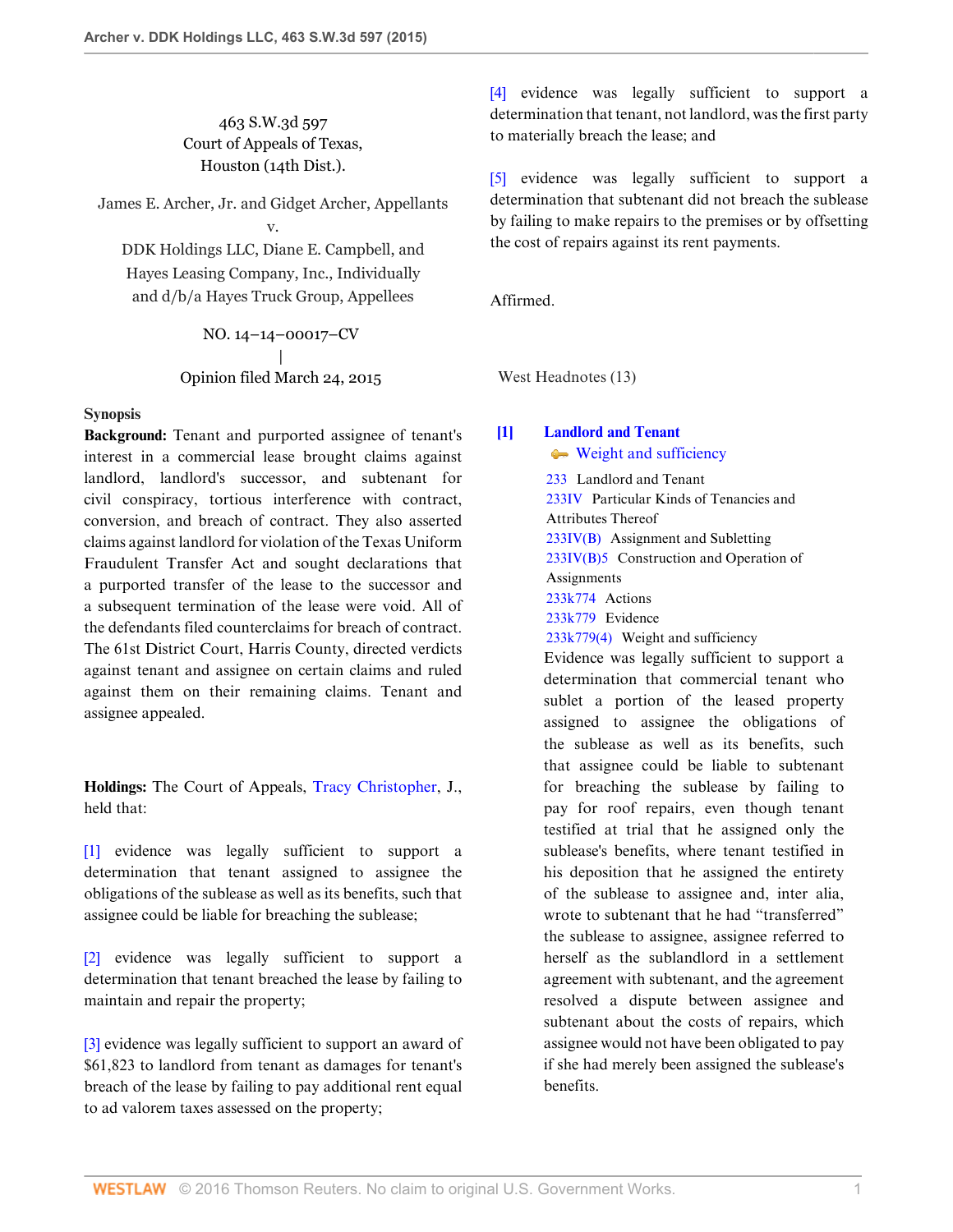[Cases that cite this headnote](http://www.westlaw.com/Link/RelatedInformation/DocHeadnoteLink?docGuid=I7baf9d10d47b11e4829b92275215781c&headnoteId=203571027000120151002023334&originationContext=document&vr=3.0&rs=cblt1.0&transitionType=CitingReferences&contextData=(sc.UserEnteredCitation))

#### <span id="page-1-1"></span>**[\[2\]](#page-8-0) [Contracts](http://www.westlaw.com/Browse/Home/KeyNumber/95/View.html?docGuid=I7baf9d10d47b11e4829b92275215781c&originationContext=document&vr=3.0&rs=cblt1.0&transitionType=DocumentItem&contextData=(sc.UserEnteredCitation))**

**[Construction as a whole](http://www.westlaw.com/Browse/Home/KeyNumber/95k143.5/View.html?docGuid=I7baf9d10d47b11e4829b92275215781c&originationContext=document&vr=3.0&rs=cblt1.0&transitionType=DocumentItem&contextData=(sc.UserEnteredCitation))** 

#### **[Contracts](http://www.westlaw.com/Browse/Home/KeyNumber/95/View.html?docGuid=I7baf9d10d47b11e4829b92275215781c&originationContext=document&vr=3.0&rs=cblt1.0&transitionType=DocumentItem&contextData=(sc.UserEnteredCitation))**

• [Language of contract](http://www.westlaw.com/Browse/Home/KeyNumber/95k147(2)/View.html?docGuid=I7baf9d10d47b11e4829b92275215781c&originationContext=document&vr=3.0&rs=cblt1.0&transitionType=DocumentItem&contextData=(sc.UserEnteredCitation))

#### **[Contracts](http://www.westlaw.com/Browse/Home/KeyNumber/95/View.html?docGuid=I7baf9d10d47b11e4829b92275215781c&originationContext=document&vr=3.0&rs=cblt1.0&transitionType=DocumentItem&contextData=(sc.UserEnteredCitation))**

• [Construing whole contract together](http://www.westlaw.com/Browse/Home/KeyNumber/95k147(3)/View.html?docGuid=I7baf9d10d47b11e4829b92275215781c&originationContext=document&vr=3.0&rs=cblt1.0&transitionType=DocumentItem&contextData=(sc.UserEnteredCitation)) [95](http://www.westlaw.com/Browse/Home/KeyNumber/95/View.html?docGuid=I7baf9d10d47b11e4829b92275215781c&originationContext=document&vr=3.0&rs=cblt1.0&transitionType=DocumentItem&contextData=(sc.UserEnteredCitation)) Contracts [95II](http://www.westlaw.com/Browse/Home/KeyNumber/95II/View.html?docGuid=I7baf9d10d47b11e4829b92275215781c&originationContext=document&vr=3.0&rs=cblt1.0&transitionType=DocumentItem&contextData=(sc.UserEnteredCitation)) Construction and Operation [95II\(A\)](http://www.westlaw.com/Browse/Home/KeyNumber/95II(A)/View.html?docGuid=I7baf9d10d47b11e4829b92275215781c&originationContext=document&vr=3.0&rs=cblt1.0&transitionType=DocumentItem&contextData=(sc.UserEnteredCitation)) General Rules of Construction [95k143.5](http://www.westlaw.com/Browse/Home/KeyNumber/95k143.5/View.html?docGuid=I7baf9d10d47b11e4829b92275215781c&originationContext=document&vr=3.0&rs=cblt1.0&transitionType=DocumentItem&contextData=(sc.UserEnteredCitation)) Construction as a whole [95](http://www.westlaw.com/Browse/Home/KeyNumber/95/View.html?docGuid=I7baf9d10d47b11e4829b92275215781c&originationContext=document&vr=3.0&rs=cblt1.0&transitionType=DocumentItem&contextData=(sc.UserEnteredCitation)) Contracts [95II](http://www.westlaw.com/Browse/Home/KeyNumber/95II/View.html?docGuid=I7baf9d10d47b11e4829b92275215781c&originationContext=document&vr=3.0&rs=cblt1.0&transitionType=DocumentItem&contextData=(sc.UserEnteredCitation)) Construction and Operation [95II\(A\)](http://www.westlaw.com/Browse/Home/KeyNumber/95II(A)/View.html?docGuid=I7baf9d10d47b11e4829b92275215781c&originationContext=document&vr=3.0&rs=cblt1.0&transitionType=DocumentItem&contextData=(sc.UserEnteredCitation)) General Rules of Construction [95k147](http://www.westlaw.com/Browse/Home/KeyNumber/95k147/View.html?docGuid=I7baf9d10d47b11e4829b92275215781c&originationContext=document&vr=3.0&rs=cblt1.0&transitionType=DocumentItem&contextData=(sc.UserEnteredCitation)) Intention of Parties [95k147\(2\)](http://www.westlaw.com/Browse/Home/KeyNumber/95k147(2)/View.html?docGuid=I7baf9d10d47b11e4829b92275215781c&originationContext=document&vr=3.0&rs=cblt1.0&transitionType=DocumentItem&contextData=(sc.UserEnteredCitation)) Language of contract [95](http://www.westlaw.com/Browse/Home/KeyNumber/95/View.html?docGuid=I7baf9d10d47b11e4829b92275215781c&originationContext=document&vr=3.0&rs=cblt1.0&transitionType=DocumentItem&contextData=(sc.UserEnteredCitation)) Contracts [95II](http://www.westlaw.com/Browse/Home/KeyNumber/95II/View.html?docGuid=I7baf9d10d47b11e4829b92275215781c&originationContext=document&vr=3.0&rs=cblt1.0&transitionType=DocumentItem&contextData=(sc.UserEnteredCitation)) Construction and Operation [95II\(A\)](http://www.westlaw.com/Browse/Home/KeyNumber/95II(A)/View.html?docGuid=I7baf9d10d47b11e4829b92275215781c&originationContext=document&vr=3.0&rs=cblt1.0&transitionType=DocumentItem&contextData=(sc.UserEnteredCitation)) General Rules of Construction [95k147](http://www.westlaw.com/Browse/Home/KeyNumber/95k147/View.html?docGuid=I7baf9d10d47b11e4829b92275215781c&originationContext=document&vr=3.0&rs=cblt1.0&transitionType=DocumentItem&contextData=(sc.UserEnteredCitation)) Intention of Parties [95k147\(3\)](http://www.westlaw.com/Browse/Home/KeyNumber/95k147(3)/View.html?docGuid=I7baf9d10d47b11e4829b92275215781c&originationContext=document&vr=3.0&rs=cblt1.0&transitionType=DocumentItem&contextData=(sc.UserEnteredCitation)) Construing whole contract together When interpreting a contract, a court focuses on identifying and giving effect to the parties' intent as expressed in the contract; to do so, the court considers the entire contract and tries to harmonize and give effect to all of its provisions so that none will be rendered meaningless and no single provision will be

#### [Cases that cite this headnote](http://www.westlaw.com/Link/RelatedInformation/DocHeadnoteLink?docGuid=I7baf9d10d47b11e4829b92275215781c&headnoteId=203571027000220151002023334&originationContext=document&vr=3.0&rs=cblt1.0&transitionType=CitingReferences&contextData=(sc.UserEnteredCitation))

given controlling effect.

### <span id="page-1-2"></span>**[\[3\]](#page-8-1) [Contracts](http://www.westlaw.com/Browse/Home/KeyNumber/95/View.html?docGuid=I7baf9d10d47b11e4829b92275215781c&originationContext=document&vr=3.0&rs=cblt1.0&transitionType=DocumentItem&contextData=(sc.UserEnteredCitation))**

#### **[Questions for Jury](http://www.westlaw.com/Browse/Home/KeyNumber/95k176/View.html?docGuid=I7baf9d10d47b11e4829b92275215781c&originationContext=document&vr=3.0&rs=cblt1.0&transitionType=DocumentItem&contextData=(sc.UserEnteredCitation))**

[95](http://www.westlaw.com/Browse/Home/KeyNumber/95/View.html?docGuid=I7baf9d10d47b11e4829b92275215781c&originationContext=document&vr=3.0&rs=cblt1.0&transitionType=DocumentItem&contextData=(sc.UserEnteredCitation)) Contracts [95II](http://www.westlaw.com/Browse/Home/KeyNumber/95II/View.html?docGuid=I7baf9d10d47b11e4829b92275215781c&originationContext=document&vr=3.0&rs=cblt1.0&transitionType=DocumentItem&contextData=(sc.UserEnteredCitation)) Construction and Operation [95II\(A\)](http://www.westlaw.com/Browse/Home/KeyNumber/95II(A)/View.html?docGuid=I7baf9d10d47b11e4829b92275215781c&originationContext=document&vr=3.0&rs=cblt1.0&transitionType=DocumentItem&contextData=(sc.UserEnteredCitation)) General Rules of Construction [95k176](http://www.westlaw.com/Browse/Home/KeyNumber/95k176/View.html?docGuid=I7baf9d10d47b11e4829b92275215781c&originationContext=document&vr=3.0&rs=cblt1.0&transitionType=DocumentItem&contextData=(sc.UserEnteredCitation)) Questions for Jury [95k176\(1\)](http://www.westlaw.com/Browse/Home/KeyNumber/95k176(1)/View.html?docGuid=I7baf9d10d47b11e4829b92275215781c&originationContext=document&vr=3.0&rs=cblt1.0&transitionType=DocumentItem&contextData=(sc.UserEnteredCitation)) In general If the relevant rules of contract construction give a contract a definite legal meaning, then a court construes it as a matter of law.

### [Cases that cite this headnote](http://www.westlaw.com/Link/RelatedInformation/DocHeadnoteLink?docGuid=I7baf9d10d47b11e4829b92275215781c&headnoteId=203571027000320151002023334&originationContext=document&vr=3.0&rs=cblt1.0&transitionType=CitingReferences&contextData=(sc.UserEnteredCitation))

#### <span id="page-1-3"></span>**[\[4\]](#page-8-2) [Contracts](http://www.westlaw.com/Browse/Home/KeyNumber/95/View.html?docGuid=I7baf9d10d47b11e4829b92275215781c&originationContext=document&vr=3.0&rs=cblt1.0&transitionType=DocumentItem&contextData=(sc.UserEnteredCitation))**

[Existence of ambiguity](http://www.westlaw.com/Browse/Home/KeyNumber/95k143(2)/View.html?docGuid=I7baf9d10d47b11e4829b92275215781c&originationContext=document&vr=3.0&rs=cblt1.0&transitionType=DocumentItem&contextData=(sc.UserEnteredCitation))

## **[Contracts](http://www.westlaw.com/Browse/Home/KeyNumber/95/View.html?docGuid=I7baf9d10d47b11e4829b92275215781c&originationContext=document&vr=3.0&rs=cblt1.0&transitionType=DocumentItem&contextData=(sc.UserEnteredCitation))**

## [Ambiguity in general](http://www.westlaw.com/Browse/Home/KeyNumber/95k176(2)/View.html?docGuid=I7baf9d10d47b11e4829b92275215781c&originationContext=document&vr=3.0&rs=cblt1.0&transitionType=DocumentItem&contextData=(sc.UserEnteredCitation))

[95](http://www.westlaw.com/Browse/Home/KeyNumber/95/View.html?docGuid=I7baf9d10d47b11e4829b92275215781c&originationContext=document&vr=3.0&rs=cblt1.0&transitionType=DocumentItem&contextData=(sc.UserEnteredCitation)) Contracts [95II](http://www.westlaw.com/Browse/Home/KeyNumber/95II/View.html?docGuid=I7baf9d10d47b11e4829b92275215781c&originationContext=document&vr=3.0&rs=cblt1.0&transitionType=DocumentItem&contextData=(sc.UserEnteredCitation)) Construction and Operation [95II\(A\)](http://www.westlaw.com/Browse/Home/KeyNumber/95II(A)/View.html?docGuid=I7baf9d10d47b11e4829b92275215781c&originationContext=document&vr=3.0&rs=cblt1.0&transitionType=DocumentItem&contextData=(sc.UserEnteredCitation)) General Rules of Construction [95k143](http://www.westlaw.com/Browse/Home/KeyNumber/95k143/View.html?docGuid=I7baf9d10d47b11e4829b92275215781c&originationContext=document&vr=3.0&rs=cblt1.0&transitionType=DocumentItem&contextData=(sc.UserEnteredCitation)) Application to Contracts in General [95k143\(2\)](http://www.westlaw.com/Browse/Home/KeyNumber/95k143(2)/View.html?docGuid=I7baf9d10d47b11e4829b92275215781c&originationContext=document&vr=3.0&rs=cblt1.0&transitionType=DocumentItem&contextData=(sc.UserEnteredCitation)) Existence of ambiguity [95](http://www.westlaw.com/Browse/Home/KeyNumber/95/View.html?docGuid=I7baf9d10d47b11e4829b92275215781c&originationContext=document&vr=3.0&rs=cblt1.0&transitionType=DocumentItem&contextData=(sc.UserEnteredCitation)) Contracts [95II](http://www.westlaw.com/Browse/Home/KeyNumber/95II/View.html?docGuid=I7baf9d10d47b11e4829b92275215781c&originationContext=document&vr=3.0&rs=cblt1.0&transitionType=DocumentItem&contextData=(sc.UserEnteredCitation)) Construction and Operation [95II\(A\)](http://www.westlaw.com/Browse/Home/KeyNumber/95II(A)/View.html?docGuid=I7baf9d10d47b11e4829b92275215781c&originationContext=document&vr=3.0&rs=cblt1.0&transitionType=DocumentItem&contextData=(sc.UserEnteredCitation)) General Rules of Construction [95k176](http://www.westlaw.com/Browse/Home/KeyNumber/95k176/View.html?docGuid=I7baf9d10d47b11e4829b92275215781c&originationContext=document&vr=3.0&rs=cblt1.0&transitionType=DocumentItem&contextData=(sc.UserEnteredCitation)) Questions for Jury [95k176\(2\)](http://www.westlaw.com/Browse/Home/KeyNumber/95k176(2)/View.html?docGuid=I7baf9d10d47b11e4829b92275215781c&originationContext=document&vr=3.0&rs=cblt1.0&transitionType=DocumentItem&contextData=(sc.UserEnteredCitation)) Ambiguity in general If a contract is subject to more than one reasonable interpretation after applying the relevant rules of contract construction, then the contract is ambiguous, and the parties'

[Cases that cite this headnote](http://www.westlaw.com/Link/RelatedInformation/DocHeadnoteLink?docGuid=I7baf9d10d47b11e4829b92275215781c&headnoteId=203571027000420151002023334&originationContext=document&vr=3.0&rs=cblt1.0&transitionType=CitingReferences&contextData=(sc.UserEnteredCitation))

intentions present a question of fact.

### <span id="page-1-0"></span>**[\[5\]](#page-8-3) [Landlord and Tenant](http://www.westlaw.com/Browse/Home/KeyNumber/233/View.html?docGuid=I7baf9d10d47b11e4829b92275215781c&originationContext=document&vr=3.0&rs=cblt1.0&transitionType=DocumentItem&contextData=(sc.UserEnteredCitation))**

[Weight and sufficiency](http://www.westlaw.com/Browse/Home/KeyNumber/233k1137(4)/View.html?docGuid=I7baf9d10d47b11e4829b92275215781c&originationContext=document&vr=3.0&rs=cblt1.0&transitionType=DocumentItem&contextData=(sc.UserEnteredCitation))

[233](http://www.westlaw.com/Browse/Home/KeyNumber/233/View.html?docGuid=I7baf9d10d47b11e4829b92275215781c&originationContext=document&vr=3.0&rs=cblt1.0&transitionType=DocumentItem&contextData=(sc.UserEnteredCitation)) Landlord and Tenant [233V](http://www.westlaw.com/Browse/Home/KeyNumber/233V/View.html?docGuid=I7baf9d10d47b11e4829b92275215781c&originationContext=document&vr=3.0&rs=cblt1.0&transitionType=DocumentItem&contextData=(sc.UserEnteredCitation)) Enjoyment and Use of Premises [233V\(E\)](http://www.westlaw.com/Browse/Home/KeyNumber/233V(E)/View.html?docGuid=I7baf9d10d47b11e4829b92275215781c&originationContext=document&vr=3.0&rs=cblt1.0&transitionType=DocumentItem&contextData=(sc.UserEnteredCitation)) Repairs, Maintenance, and Alterations [233k1130](http://www.westlaw.com/Browse/Home/KeyNumber/233k1130/View.html?docGuid=I7baf9d10d47b11e4829b92275215781c&originationContext=document&vr=3.0&rs=cblt1.0&transitionType=DocumentItem&contextData=(sc.UserEnteredCitation)) Actions for Failure to Maintain, Repair, or Alter [233k1137](http://www.westlaw.com/Browse/Home/KeyNumber/233k1137/View.html?docGuid=I7baf9d10d47b11e4829b92275215781c&originationContext=document&vr=3.0&rs=cblt1.0&transitionType=DocumentItem&contextData=(sc.UserEnteredCitation)) Evidence [233k1137\(4\)](http://www.westlaw.com/Browse/Home/KeyNumber/233k1137(4)/View.html?docGuid=I7baf9d10d47b11e4829b92275215781c&originationContext=document&vr=3.0&rs=cblt1.0&transitionType=DocumentItem&contextData=(sc.UserEnteredCitation)) Weight and sufficiency Evidence was legally sufficient to support a determination that commercial tenant breached a lease by failing to maintain and repair the leased property; the lease required

tenant to carry out a regular program of maintenance and repair, landlord presented evidence that the property's condition deteriorated over time due to neglected maintenance, and tenant admitted at trial that only the amounts that he or sublease assignee expended for the property's maintenance and repair were those addressed in subtenant's settlement agreement with assignee regarding roof repairs.

### [Cases that cite this headnote](http://www.westlaw.com/Link/RelatedInformation/DocHeadnoteLink?docGuid=I7baf9d10d47b11e4829b92275215781c&headnoteId=203571027000520151002023334&originationContext=document&vr=3.0&rs=cblt1.0&transitionType=CitingReferences&contextData=(sc.UserEnteredCitation))

<span id="page-1-4"></span>**[\[6\]](#page-10-0) [Landlord and Tenant](http://www.westlaw.com/Browse/Home/KeyNumber/233/View.html?docGuid=I7baf9d10d47b11e4829b92275215781c&originationContext=document&vr=3.0&rs=cblt1.0&transitionType=DocumentItem&contextData=(sc.UserEnteredCitation))**

- [Actions for breach](http://www.westlaw.com/Browse/Home/KeyNumber/233k1105(4)/View.html?docGuid=I7baf9d10d47b11e4829b92275215781c&originationContext=document&vr=3.0&rs=cblt1.0&transitionType=DocumentItem&contextData=(sc.UserEnteredCitation))
- [233](http://www.westlaw.com/Browse/Home/KeyNumber/233/View.html?docGuid=I7baf9d10d47b11e4829b92275215781c&originationContext=document&vr=3.0&rs=cblt1.0&transitionType=DocumentItem&contextData=(sc.UserEnteredCitation)) Landlord and Tenant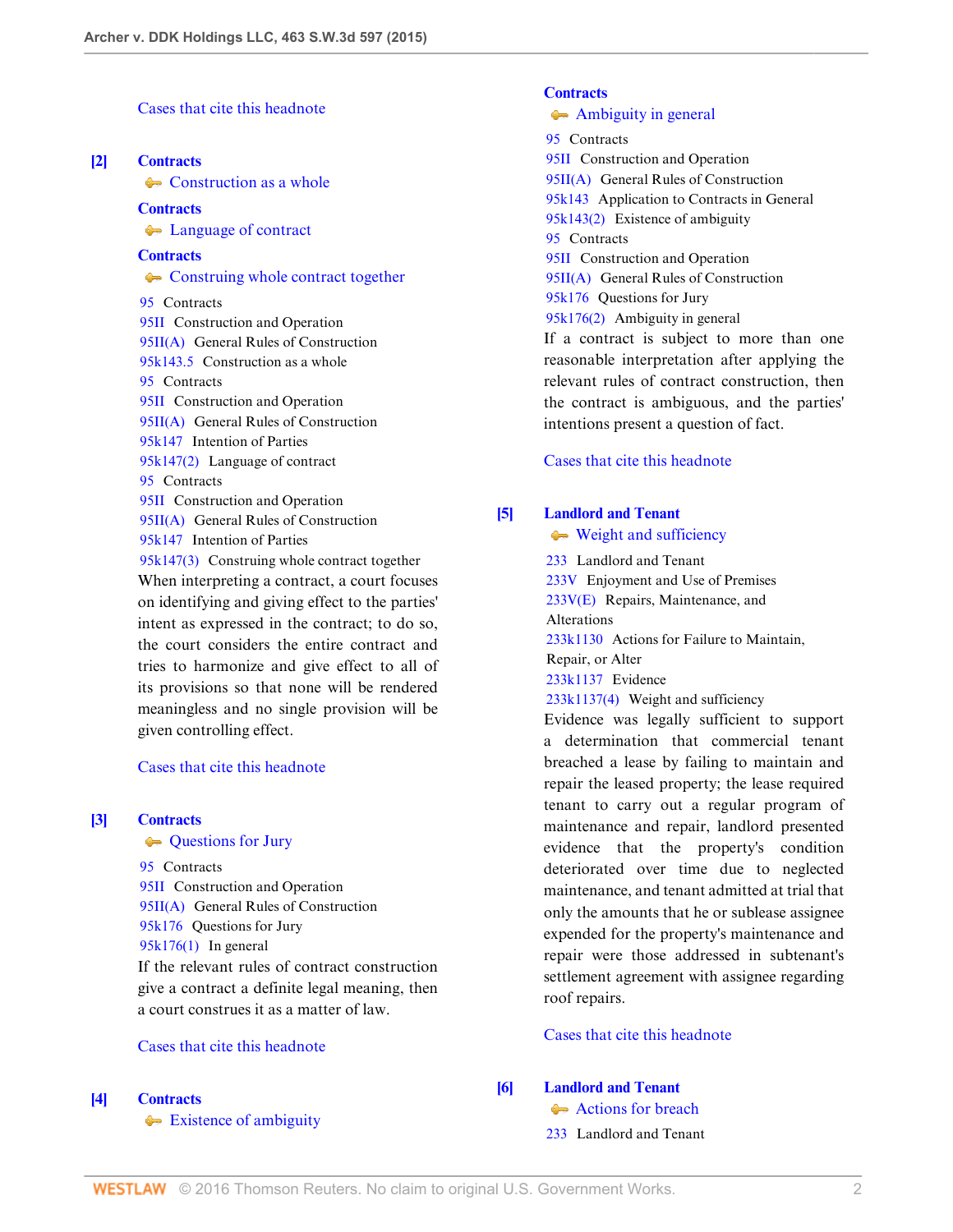[233V](http://www.westlaw.com/Browse/Home/KeyNumber/233V/View.html?docGuid=I7baf9d10d47b11e4829b92275215781c&originationContext=document&vr=3.0&rs=cblt1.0&transitionType=DocumentItem&contextData=(sc.UserEnteredCitation)) Enjoyment and Use of Premises [233V\(D\)](http://www.westlaw.com/Browse/Home/KeyNumber/233V(D)/View.html?docGuid=I7baf9d10d47b11e4829b92275215781c&originationContext=document&vr=3.0&rs=cblt1.0&transitionType=DocumentItem&contextData=(sc.UserEnteredCitation)) Incumbrances, Taxes, and **Assessments** [233k1103](http://www.westlaw.com/Browse/Home/KeyNumber/233k1103/View.html?docGuid=I7baf9d10d47b11e4829b92275215781c&originationContext=document&vr=3.0&rs=cblt1.0&transitionType=DocumentItem&contextData=(sc.UserEnteredCitation)) Taxes and Assessments

[233k1105](http://www.westlaw.com/Browse/Home/KeyNumber/233k1105/View.html?docGuid=I7baf9d10d47b11e4829b92275215781c&originationContext=document&vr=3.0&rs=cblt1.0&transitionType=DocumentItem&contextData=(sc.UserEnteredCitation)) Covenants and Agreements

[233k1105\(4\)](http://www.westlaw.com/Browse/Home/KeyNumber/233k1105(4)/View.html?docGuid=I7baf9d10d47b11e4829b92275215781c&originationContext=document&vr=3.0&rs=cblt1.0&transitionType=DocumentItem&contextData=(sc.UserEnteredCitation)) Actions for breach

Damages sought by commercial landlord for tenant's alleged breach of a lease by failing to pay additional rent equal to ad valorem taxes assessed on the leased property were general damages, not specific damages, and thus landlord was not required to specifically plead for such damages. [Tex. R. Civ. P. 56.](http://www.westlaw.com/Link/Document/FullText?findType=L&pubNum=1003817&cite=TXRRCPR56&originatingDoc=I7baf9d10d47b11e4829b92275215781c&refType=LQ&originationContext=document&vr=3.0&rs=cblt1.0&transitionType=DocumentItem&contextData=(sc.UserEnteredCitation))

[Cases that cite this headnote](http://www.westlaw.com/Link/RelatedInformation/DocHeadnoteLink?docGuid=I7baf9d10d47b11e4829b92275215781c&headnoteId=203571027000820151002023334&originationContext=document&vr=3.0&rs=cblt1.0&transitionType=CitingReferences&contextData=(sc.UserEnteredCitation))

#### <span id="page-2-2"></span>**[\[7\]](#page-10-1) [Damages](http://www.westlaw.com/Browse/Home/KeyNumber/115/View.html?docGuid=I7baf9d10d47b11e4829b92275215781c&originationContext=document&vr=3.0&rs=cblt1.0&transitionType=DocumentItem&contextData=(sc.UserEnteredCitation))**

[General or special damage](http://www.westlaw.com/Browse/Home/KeyNumber/115k142/View.html?docGuid=I7baf9d10d47b11e4829b92275215781c&originationContext=document&vr=3.0&rs=cblt1.0&transitionType=DocumentItem&contextData=(sc.UserEnteredCitation))

[115](http://www.westlaw.com/Browse/Home/KeyNumber/115/View.html?docGuid=I7baf9d10d47b11e4829b92275215781c&originationContext=document&vr=3.0&rs=cblt1.0&transitionType=DocumentItem&contextData=(sc.UserEnteredCitation)) Damages

[115VIII](http://www.westlaw.com/Browse/Home/KeyNumber/115VIII/View.html?docGuid=I7baf9d10d47b11e4829b92275215781c&originationContext=document&vr=3.0&rs=cblt1.0&transitionType=DocumentItem&contextData=(sc.UserEnteredCitation)) Pleading

[115k142](http://www.westlaw.com/Browse/Home/KeyNumber/115k142/View.html?docGuid=I7baf9d10d47b11e4829b92275215781c&originationContext=document&vr=3.0&rs=cblt1.0&transitionType=DocumentItem&contextData=(sc.UserEnteredCitation)) General or special damage

Whether particular damages must be specifically pleaded depends on whether they constitute general damages (also known as "direct damages") or special damages (also known as "consequential damages"); the distinction turns on whether the damages usually or necessarily flow from the wrongful act. [Tex. R. Civ. P. 56.](http://www.westlaw.com/Link/Document/FullText?findType=L&pubNum=1003817&cite=TXRRCPR56&originatingDoc=I7baf9d10d47b11e4829b92275215781c&refType=LQ&originationContext=document&vr=3.0&rs=cblt1.0&transitionType=DocumentItem&contextData=(sc.UserEnteredCitation))

[Cases that cite this headnote](http://www.westlaw.com/Link/RelatedInformation/DocHeadnoteLink?docGuid=I7baf9d10d47b11e4829b92275215781c&headnoteId=203571027000620151002023334&originationContext=document&vr=3.0&rs=cblt1.0&transitionType=CitingReferences&contextData=(sc.UserEnteredCitation))

#### <span id="page-2-3"></span>**[\[8\]](#page-10-2) [Damages](http://www.westlaw.com/Browse/Home/KeyNumber/115/View.html?docGuid=I7baf9d10d47b11e4829b92275215781c&originationContext=document&vr=3.0&rs=cblt1.0&transitionType=DocumentItem&contextData=(sc.UserEnteredCitation))**

[General or special damage](http://www.westlaw.com/Browse/Home/KeyNumber/115k142/View.html?docGuid=I7baf9d10d47b11e4829b92275215781c&originationContext=document&vr=3.0&rs=cblt1.0&transitionType=DocumentItem&contextData=(sc.UserEnteredCitation))

[115](http://www.westlaw.com/Browse/Home/KeyNumber/115/View.html?docGuid=I7baf9d10d47b11e4829b92275215781c&originationContext=document&vr=3.0&rs=cblt1.0&transitionType=DocumentItem&contextData=(sc.UserEnteredCitation)) Damages

[115VIII](http://www.westlaw.com/Browse/Home/KeyNumber/115VIII/View.html?docGuid=I7baf9d10d47b11e4829b92275215781c&originationContext=document&vr=3.0&rs=cblt1.0&transitionType=DocumentItem&contextData=(sc.UserEnteredCitation)) Pleading

[115k142](http://www.westlaw.com/Browse/Home/KeyNumber/115k142/View.html?docGuid=I7baf9d10d47b11e4829b92275215781c&originationContext=document&vr=3.0&rs=cblt1.0&transitionType=DocumentItem&contextData=(sc.UserEnteredCitation)) General or special damage

"General damages" need not be pleaded because they are so usual an accompaniment of the kind of breach alleged that the mere allegation of the breach gives sufficient notice that such damages were incurred; "special damages," on the other hand, are so unusual as to normally vary with the circumstances of each individual case and must be shown to have been contemplated or foreseen by the parties. [Tex. R. Civ. P. 56.](http://www.westlaw.com/Link/Document/FullText?findType=L&pubNum=1003817&cite=TXRRCPR56&originatingDoc=I7baf9d10d47b11e4829b92275215781c&refType=LQ&originationContext=document&vr=3.0&rs=cblt1.0&transitionType=DocumentItem&contextData=(sc.UserEnteredCitation))

[Cases that cite this headnote](http://www.westlaw.com/Link/RelatedInformation/DocHeadnoteLink?docGuid=I7baf9d10d47b11e4829b92275215781c&headnoteId=203571027000720151002023334&originationContext=document&vr=3.0&rs=cblt1.0&transitionType=CitingReferences&contextData=(sc.UserEnteredCitation))

## <span id="page-2-0"></span>**[\[9\]](#page-11-0) [Landlord and Tenant](http://www.westlaw.com/Browse/Home/KeyNumber/233/View.html?docGuid=I7baf9d10d47b11e4829b92275215781c&originationContext=document&vr=3.0&rs=cblt1.0&transitionType=DocumentItem&contextData=(sc.UserEnteredCitation))**

[Actions for breach](http://www.westlaw.com/Browse/Home/KeyNumber/233k1105(4)/View.html?docGuid=I7baf9d10d47b11e4829b92275215781c&originationContext=document&vr=3.0&rs=cblt1.0&transitionType=DocumentItem&contextData=(sc.UserEnteredCitation))

[233](http://www.westlaw.com/Browse/Home/KeyNumber/233/View.html?docGuid=I7baf9d10d47b11e4829b92275215781c&originationContext=document&vr=3.0&rs=cblt1.0&transitionType=DocumentItem&contextData=(sc.UserEnteredCitation)) Landlord and Tenant

[233V](http://www.westlaw.com/Browse/Home/KeyNumber/233V/View.html?docGuid=I7baf9d10d47b11e4829b92275215781c&originationContext=document&vr=3.0&rs=cblt1.0&transitionType=DocumentItem&contextData=(sc.UserEnteredCitation)) Enjoyment and Use of Premises  $233V(D)$  Incumbrances, Taxes, and **Assessments** 

[233k1103](http://www.westlaw.com/Browse/Home/KeyNumber/233k1103/View.html?docGuid=I7baf9d10d47b11e4829b92275215781c&originationContext=document&vr=3.0&rs=cblt1.0&transitionType=DocumentItem&contextData=(sc.UserEnteredCitation)) Taxes and Assessments [233k1105](http://www.westlaw.com/Browse/Home/KeyNumber/233k1105/View.html?docGuid=I7baf9d10d47b11e4829b92275215781c&originationContext=document&vr=3.0&rs=cblt1.0&transitionType=DocumentItem&contextData=(sc.UserEnteredCitation)) Covenants and Agreements [233k1105\(4\)](http://www.westlaw.com/Browse/Home/KeyNumber/233k1105(4)/View.html?docGuid=I7baf9d10d47b11e4829b92275215781c&originationContext=document&vr=3.0&rs=cblt1.0&transitionType=DocumentItem&contextData=(sc.UserEnteredCitation)) Actions for breach

Evidence was legally sufficient to support an award of \$61,823 to commercial landlord from tenant as damages for tenant's breach of a lease by failing to pay additional rent equal to ad valorem taxes assessed on the leased property, where landlord testified that taxes of \$61,823 were assessed against the property for the part of tax year that predated a sale of part of the property, and landlord also introduced into evidence a demand letter to tenant from landlord's attorney, stating the same total and separately listing the amounts assessed by each taxing unit.

[Cases that cite this headnote](http://www.westlaw.com/Link/RelatedInformation/DocHeadnoteLink?docGuid=I7baf9d10d47b11e4829b92275215781c&headnoteId=203571027000920151002023334&originationContext=document&vr=3.0&rs=cblt1.0&transitionType=CitingReferences&contextData=(sc.UserEnteredCitation))

## <span id="page-2-4"></span>**[\[10\]](#page-11-1) [Appeal and Error](http://www.westlaw.com/Browse/Home/KeyNumber/30/View.html?docGuid=I7baf9d10d47b11e4829b92275215781c&originationContext=document&vr=3.0&rs=cblt1.0&transitionType=DocumentItem&contextData=(sc.UserEnteredCitation))**

#### • [Nature or subject-matter in general](http://www.westlaw.com/Browse/Home/KeyNumber/30k173(2)/View.html?docGuid=I7baf9d10d47b11e4829b92275215781c&originationContext=document&vr=3.0&rs=cblt1.0&transitionType=DocumentItem&contextData=(sc.UserEnteredCitation))

[30](http://www.westlaw.com/Browse/Home/KeyNumber/30/View.html?docGuid=I7baf9d10d47b11e4829b92275215781c&originationContext=document&vr=3.0&rs=cblt1.0&transitionType=DocumentItem&contextData=(sc.UserEnteredCitation)) Appeal and Error

[30V](http://www.westlaw.com/Browse/Home/KeyNumber/30V/View.html?docGuid=I7baf9d10d47b11e4829b92275215781c&originationContext=document&vr=3.0&rs=cblt1.0&transitionType=DocumentItem&contextData=(sc.UserEnteredCitation)) Presentation and Reservation in Lower Court of Grounds of Review [30V\(A\)](http://www.westlaw.com/Browse/Home/KeyNumber/30V(A)/View.html?docGuid=I7baf9d10d47b11e4829b92275215781c&originationContext=document&vr=3.0&rs=cblt1.0&transitionType=DocumentItem&contextData=(sc.UserEnteredCitation)) Issues and Questions in Lower Court [30k173](http://www.westlaw.com/Browse/Home/KeyNumber/30k173/View.html?docGuid=I7baf9d10d47b11e4829b92275215781c&originationContext=document&vr=3.0&rs=cblt1.0&transitionType=DocumentItem&contextData=(sc.UserEnteredCitation)) Grounds of Defense or Opposition

[30k173\(2\)](http://www.westlaw.com/Browse/Home/KeyNumber/30k173(2)/View.html?docGuid=I7baf9d10d47b11e4829b92275215781c&originationContext=document&vr=3.0&rs=cblt1.0&transitionType=DocumentItem&contextData=(sc.UserEnteredCitation)) Nature or subject-matter in general Commercial tenant waived appellate review of his claim that landlord could not recover for tenant's breach of a lease obligation to pay additional rent equal to the amount of ad valorem taxes because landlord later transferred the lease and the property to another entity; tenant, who did not contend that landlord assigned her cause of action to the entity, did not cite any evidence or authority in support of his claim. [Tex. R. App.](http://www.westlaw.com/Link/Document/FullText?findType=L&pubNum=1005293&cite=TXRRAPR38.1&originatingDoc=I7baf9d10d47b11e4829b92275215781c&refType=LQ&originationContext=document&vr=3.0&rs=cblt1.0&transitionType=DocumentItem&contextData=(sc.UserEnteredCitation)) [P. 38.1\(i\).](http://www.westlaw.com/Link/Document/FullText?findType=L&pubNum=1005293&cite=TXRRAPR38.1&originatingDoc=I7baf9d10d47b11e4829b92275215781c&refType=LQ&originationContext=document&vr=3.0&rs=cblt1.0&transitionType=DocumentItem&contextData=(sc.UserEnteredCitation))

[Cases that cite this headnote](http://www.westlaw.com/Link/RelatedInformation/DocHeadnoteLink?docGuid=I7baf9d10d47b11e4829b92275215781c&headnoteId=203571027001120151002023334&originationContext=document&vr=3.0&rs=cblt1.0&transitionType=CitingReferences&contextData=(sc.UserEnteredCitation))

#### <span id="page-2-1"></span>**[\[11\]](#page-11-2) [Landlord and Tenant](http://www.westlaw.com/Browse/Home/KeyNumber/233/View.html?docGuid=I7baf9d10d47b11e4829b92275215781c&originationContext=document&vr=3.0&rs=cblt1.0&transitionType=DocumentItem&contextData=(sc.UserEnteredCitation))**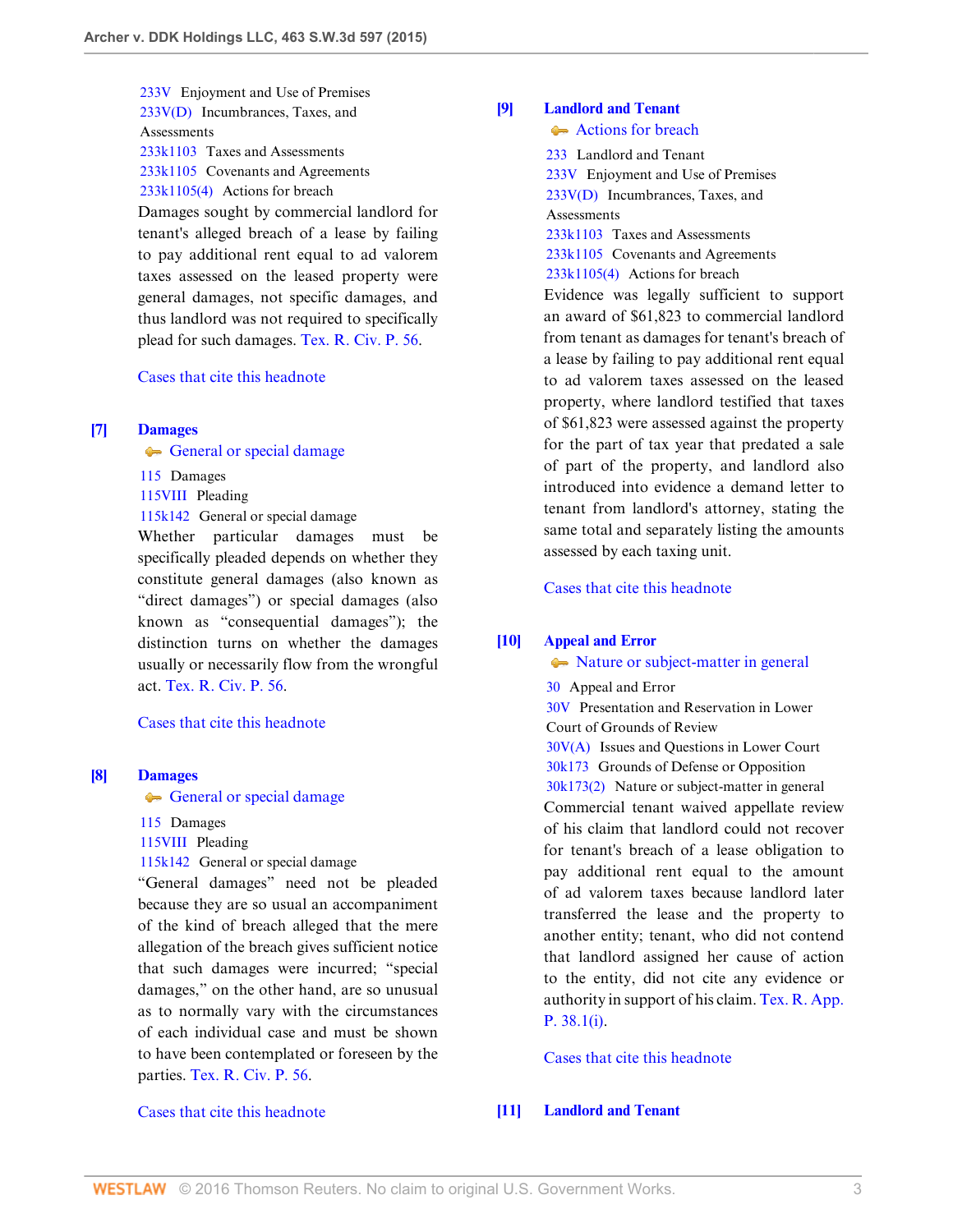### **[Transfer of Reversion](http://www.westlaw.com/Browse/Home/KeyNumber/233k624/View.html?docGuid=I7baf9d10d47b11e4829b92275215781c&originationContext=document&vr=3.0&rs=cblt1.0&transitionType=DocumentItem&contextData=(sc.UserEnteredCitation))**

#### **[Landlord and Tenant](http://www.westlaw.com/Browse/Home/KeyNumber/233/View.html?docGuid=I7baf9d10d47b11e4829b92275215781c&originationContext=document&vr=3.0&rs=cblt1.0&transitionType=DocumentItem&contextData=(sc.UserEnteredCitation))**

[Weight and sufficiency](http://www.westlaw.com/Browse/Home/KeyNumber/233k1137(4)/View.html?docGuid=I7baf9d10d47b11e4829b92275215781c&originationContext=document&vr=3.0&rs=cblt1.0&transitionType=DocumentItem&contextData=(sc.UserEnteredCitation))

[233](http://www.westlaw.com/Browse/Home/KeyNumber/233/View.html?docGuid=I7baf9d10d47b11e4829b92275215781c&originationContext=document&vr=3.0&rs=cblt1.0&transitionType=DocumentItem&contextData=(sc.UserEnteredCitation)) Landlord and Tenant [233III](http://www.westlaw.com/Browse/Home/KeyNumber/233III/View.html?docGuid=I7baf9d10d47b11e4829b92275215781c&originationContext=document&vr=3.0&rs=cblt1.0&transitionType=DocumentItem&contextData=(sc.UserEnteredCitation)) Landlord's Title and Reversion [233III\(A\)](http://www.westlaw.com/Browse/Home/KeyNumber/233III(A)/View.html?docGuid=I7baf9d10d47b11e4829b92275215781c&originationContext=document&vr=3.0&rs=cblt1.0&transitionType=DocumentItem&contextData=(sc.UserEnteredCitation)) Rights and Powers of Landlord [233k624](http://www.westlaw.com/Browse/Home/KeyNumber/233k624/View.html?docGuid=I7baf9d10d47b11e4829b92275215781c&originationContext=document&vr=3.0&rs=cblt1.0&transitionType=DocumentItem&contextData=(sc.UserEnteredCitation)) Transfer of Reversion [233k625](http://www.westlaw.com/Browse/Home/KeyNumber/233k625/View.html?docGuid=I7baf9d10d47b11e4829b92275215781c&originationContext=document&vr=3.0&rs=cblt1.0&transitionType=DocumentItem&contextData=(sc.UserEnteredCitation)) In general [233](http://www.westlaw.com/Browse/Home/KeyNumber/233/View.html?docGuid=I7baf9d10d47b11e4829b92275215781c&originationContext=document&vr=3.0&rs=cblt1.0&transitionType=DocumentItem&contextData=(sc.UserEnteredCitation)) Landlord and Tenant [233V](http://www.westlaw.com/Browse/Home/KeyNumber/233V/View.html?docGuid=I7baf9d10d47b11e4829b92275215781c&originationContext=document&vr=3.0&rs=cblt1.0&transitionType=DocumentItem&contextData=(sc.UserEnteredCitation)) Enjoyment and Use of Premises [233V\(E\)](http://www.westlaw.com/Browse/Home/KeyNumber/233V(E)/View.html?docGuid=I7baf9d10d47b11e4829b92275215781c&originationContext=document&vr=3.0&rs=cblt1.0&transitionType=DocumentItem&contextData=(sc.UserEnteredCitation)) Repairs, Maintenance, and Alterations [233k1130](http://www.westlaw.com/Browse/Home/KeyNumber/233k1130/View.html?docGuid=I7baf9d10d47b11e4829b92275215781c&originationContext=document&vr=3.0&rs=cblt1.0&transitionType=DocumentItem&contextData=(sc.UserEnteredCitation)) Actions for Failure to Maintain, Repair, or Alter [233k1137](http://www.westlaw.com/Browse/Home/KeyNumber/233k1137/View.html?docGuid=I7baf9d10d47b11e4829b92275215781c&originationContext=document&vr=3.0&rs=cblt1.0&transitionType=DocumentItem&contextData=(sc.UserEnteredCitation)) Evidence [233k1137\(4\)](http://www.westlaw.com/Browse/Home/KeyNumber/233k1137(4)/View.html?docGuid=I7baf9d10d47b11e4829b92275215781c&originationContext=document&vr=3.0&rs=cblt1.0&transitionType=DocumentItem&contextData=(sc.UserEnteredCitation)) Weight and sufficiency

Evidence was legally sufficient to support a determination that commercial tenant materially breached his maintenance and repair obligations under a lease before landlord transferred the lease and the property to another entity, such that landlord was excused from further performance under the lease, including her obligation to give tenant advance notice of her intent to transfer the lease and the property; tenant claimed on the day of a deadline to address certain repairs that he had no obligation to repair, and although landlord transferred the lease and the property that same day, trial court was entitled to infer that landlord did so in response to, and thus after, tenant's denial of his obligation to repair.

[Cases that cite this headnote](http://www.westlaw.com/Link/RelatedInformation/DocHeadnoteLink?docGuid=I7baf9d10d47b11e4829b92275215781c&headnoteId=203571027001020151002023334&originationContext=document&vr=3.0&rs=cblt1.0&transitionType=CitingReferences&contextData=(sc.UserEnteredCitation))

### <span id="page-3-1"></span>**[\[12\]](#page-12-0) [Contracts](http://www.westlaw.com/Browse/Home/KeyNumber/95/View.html?docGuid=I7baf9d10d47b11e4829b92275215781c&originationContext=document&vr=3.0&rs=cblt1.0&transitionType=DocumentItem&contextData=(sc.UserEnteredCitation))**

 $\blacktriangleright$  [Discharge of contract by breach](http://www.westlaw.com/Browse/Home/KeyNumber/95k318/View.html?docGuid=I7baf9d10d47b11e4829b92275215781c&originationContext=document&vr=3.0&rs=cblt1.0&transitionType=DocumentItem&contextData=(sc.UserEnteredCitation))

[95](http://www.westlaw.com/Browse/Home/KeyNumber/95/View.html?docGuid=I7baf9d10d47b11e4829b92275215781c&originationContext=document&vr=3.0&rs=cblt1.0&transitionType=DocumentItem&contextData=(sc.UserEnteredCitation)) Contracts

[95V](http://www.westlaw.com/Browse/Home/KeyNumber/95V/View.html?docGuid=I7baf9d10d47b11e4829b92275215781c&originationContext=document&vr=3.0&rs=cblt1.0&transitionType=DocumentItem&contextData=(sc.UserEnteredCitation)) Performance or Breach [95k318](http://www.westlaw.com/Browse/Home/KeyNumber/95k318/View.html?docGuid=I7baf9d10d47b11e4829b92275215781c&originationContext=document&vr=3.0&rs=cblt1.0&transitionType=DocumentItem&contextData=(sc.UserEnteredCitation)) Discharge of contract by breach When one party materially breaches a contract, the other party to the contract is discharged or excused from further performance.

<span id="page-3-0"></span>[Cases that cite this headnote](http://www.westlaw.com/Link/RelatedInformation/DocHeadnoteLink?docGuid=I7baf9d10d47b11e4829b92275215781c&headnoteId=203571027001320151002023334&originationContext=document&vr=3.0&rs=cblt1.0&transitionType=CitingReferences&contextData=(sc.UserEnteredCitation))

### [Weight and sufficiency](http://www.westlaw.com/Browse/Home/KeyNumber/233k801(4)/View.html?docGuid=I7baf9d10d47b11e4829b92275215781c&originationContext=document&vr=3.0&rs=cblt1.0&transitionType=DocumentItem&contextData=(sc.UserEnteredCitation))

[233](http://www.westlaw.com/Browse/Home/KeyNumber/233/View.html?docGuid=I7baf9d10d47b11e4829b92275215781c&originationContext=document&vr=3.0&rs=cblt1.0&transitionType=DocumentItem&contextData=(sc.UserEnteredCitation)) Landlord and Tenant [233IV](http://www.westlaw.com/Browse/Home/KeyNumber/233IV/View.html?docGuid=I7baf9d10d47b11e4829b92275215781c&originationContext=document&vr=3.0&rs=cblt1.0&transitionType=DocumentItem&contextData=(sc.UserEnteredCitation)) Particular Kinds of Tenancies and Attributes Thereof [233IV\(B\)](http://www.westlaw.com/Browse/Home/KeyNumber/233IV(B)/View.html?docGuid=I7baf9d10d47b11e4829b92275215781c&originationContext=document&vr=3.0&rs=cblt1.0&transitionType=DocumentItem&contextData=(sc.UserEnteredCitation)) Assignment and Subletting [233IV\(B\)6](http://www.westlaw.com/Browse/Home/KeyNumber/233IV(B)6/View.html?docGuid=I7baf9d10d47b11e4829b92275215781c&originationContext=document&vr=3.0&rs=cblt1.0&transitionType=DocumentItem&contextData=(sc.UserEnteredCitation)) Construction and Operation of **Subleases** [233k796](http://www.westlaw.com/Browse/Home/KeyNumber/233k796/View.html?docGuid=I7baf9d10d47b11e4829b92275215781c&originationContext=document&vr=3.0&rs=cblt1.0&transitionType=DocumentItem&contextData=(sc.UserEnteredCitation)) Actions [233k801](http://www.westlaw.com/Browse/Home/KeyNumber/233k801/View.html?docGuid=I7baf9d10d47b11e4829b92275215781c&originationContext=document&vr=3.0&rs=cblt1.0&transitionType=DocumentItem&contextData=(sc.UserEnteredCitation)) Evidence [233k801\(4\)](http://www.westlaw.com/Browse/Home/KeyNumber/233k801(4)/View.html?docGuid=I7baf9d10d47b11e4829b92275215781c&originationContext=document&vr=3.0&rs=cblt1.0&transitionType=DocumentItem&contextData=(sc.UserEnteredCitation)) Weight and sufficiency Evidence was legally sufficient to support a determination that commercial subtenant did not breach a sublease by failing to make repairs to the premises or by offsetting the cost of repairs against its rent payments; tenant's maintenance and repair obligations under the master lease were not passed through to become subtenant's obligations under the sublease, subtenant was unable to obtain a certificate of occupancy until various code violations were remedied, the matters that had to be repaired included latent defects and violations of code provisions related to health and safety, the electrical system, and the plumbing system, and making such repairs

[Cases that cite this headnote](http://www.westlaw.com/Link/RelatedInformation/DocHeadnoteLink?docGuid=I7baf9d10d47b11e4829b92275215781c&headnoteId=203571027001220151002023334&originationContext=document&vr=3.0&rs=cblt1.0&transitionType=CitingReferences&contextData=(sc.UserEnteredCitation))

**On Appeal from the 61st District Court, Harris County, Texas, Trial \*600 Court Cause No. 2010–62731.** AI Bennett, Judge.

was tenant's obligation under the sublease.

#### **Attorneys and Law Firms**

[Lawrence S. Rothenberg](http://www.westlaw.com/Link/Document/FullText?findType=h&pubNum=176284&cite=0278151701&originatingDoc=I7baf9d10d47b11e4829b92275215781c&refType=RQ&originationContext=document&vr=3.0&rs=cblt1.0&transitionType=DocumentItem&contextData=(sc.UserEnteredCitation)), Houston, TX, for Appellant.

[Roy L. Stacy](http://www.westlaw.com/Link/Document/FullText?findType=h&pubNum=176284&cite=0486695201&originatingDoc=I7baf9d10d47b11e4829b92275215781c&refType=RQ&originationContext=document&vr=3.0&rs=cblt1.0&transitionType=DocumentItem&contextData=(sc.UserEnteredCitation)), Dallas, TX, [Carlton D. Wilde, Jr.](http://www.westlaw.com/Link/Document/FullText?findType=h&pubNum=176284&cite=0122473301&originatingDoc=I7baf9d10d47b11e4829b92275215781c&refType=RQ&originationContext=document&vr=3.0&rs=cblt1.0&transitionType=DocumentItem&contextData=(sc.UserEnteredCitation)), Houston, TX, for Appellee.

Panel consists of Justices [Christopher,](http://www.westlaw.com/Link/Document/FullText?findType=h&pubNum=176284&cite=0316739801&originatingDoc=I7baf9d10d47b11e4829b92275215781c&refType=RQ&originationContext=document&vr=3.0&rs=cblt1.0&transitionType=DocumentItem&contextData=(sc.UserEnteredCitation)) [Donovan,](http://www.westlaw.com/Link/Document/FullText?findType=h&pubNum=176284&cite=0316702301&originatingDoc=I7baf9d10d47b11e4829b92275215781c&refType=RQ&originationContext=document&vr=3.0&rs=cblt1.0&transitionType=DocumentItem&contextData=(sc.UserEnteredCitation)) and [Wise.](http://www.westlaw.com/Link/Document/FullText?findType=h&pubNum=176284&cite=0104115601&originatingDoc=I7baf9d10d47b11e4829b92275215781c&refType=RQ&originationContext=document&vr=3.0&rs=cblt1.0&transitionType=DocumentItem&contextData=(sc.UserEnteredCitation))

#### **OPINION**

#### [Tracy Christopher,](http://www.westlaw.com/Link/Document/FullText?findType=h&pubNum=176284&cite=0316739801&originatingDoc=I7baf9d10d47b11e4829b92275215781c&refType=RQ&originationContext=document&vr=3.0&rs=cblt1.0&transitionType=DocumentItem&contextData=(sc.UserEnteredCitation)) Justice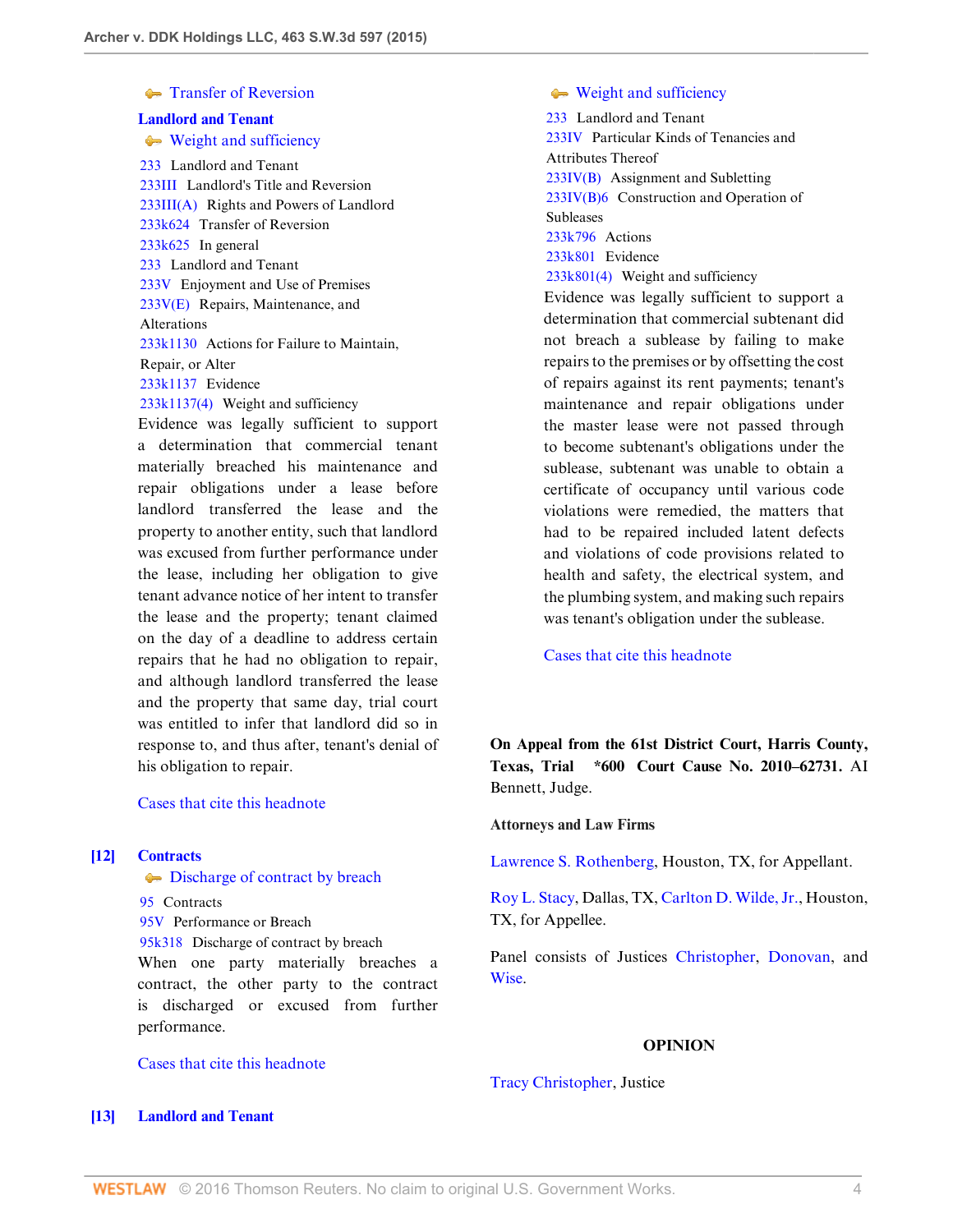This is an appeal from a nonjury trial of two sets of competing breach-of-contract claims between the parties to a commercial lease and the parties to a sublease of the same property. James and Gidget Archer challenge the legal sufficiency of the evidence to support the judgment against them. Finding no error, we affirm.

## <span id="page-4-1"></span>**I. BACKGROUND**

When James Archer and his wife Diane Campbell divorced, Campbell was awarded a large commercial property. She leased the property back to James, who sublet a portion of it to Hayes Leasing Co., Inc.; thus, James is the tenant under the Master Lease, and Hayes is the subtenant under the Sublease.<sup>[1](#page-4-0)</sup> James and his thenwife Gidget sued Campbell and Campbell's successor, primarily for claims allegedly arising from the Master Lease, and sued Hayes for claims allegedly arising from the Sublease. We discuss the two contracts separately.

<span id="page-4-0"></span>[1](#page-4-1) Because James and Gidget have the same last name, we refer to them using their first names.

### **A. The Master Lease**

Under the terms of the Master Lease that Campbell and James executed in February 2004, James was required to pay Campbell base rent, and to pay "additional rent" equal to the ad valorem taxes on the property and its improvements. James was not required to pay this additional rent before December 31st of the tax year. The Master Lease also addressed the parties' maintenanceand-repair obligations, and provided that if Campbell wished to transfer the property, she had to give James thirty days' written notice so that he could make an offer to purchase it.

After providing advance notice to James, Campbell sold a large portion of the property to a third party in October 2006. Effective as of the date of the sale, James and Campbell amended the Master Lease to exclude the part of the property that had been sold. Both at the time of the sale and in 2007, Campbell demanded that James pay additional rent in the amount of the 2006 ad valorem taxes that had accrued prior to the sale, but James refused.

#### **B. The Sublease**

James subleased a portion of the property to Hayes Leasing Co., Inc. in March 2004; in the sublease, James is the sublandlord and Hayes is the subtenant. The Sublease included James's warranty that the premises "are in compliance with all laws, ordinances, codes, rules and regulations" covering the premises. Like the Master Lease, the Sublease addressed the contracting parties' respective obligations to maintain and repair the property. Among other things, the Sublease provided that James was responsible for the costs of repairing latent defects and for the property's compliance with present and future laws relating to health and safety. The Sublease further provided that a party failing to perform its nonmonetary obligations within thirty days after **\*601** written notice of the nonperformance would be in default. If James were in default, then Hayes could cure the default and demand reimbursement; if James failed to reimburse Hayes within ten days, then Hayes could deduct the unreimbursed expenses from the rent. The parties to the Sublease further agreed that an "Event of Default" under the Master Lease also would be an "Event of Default" under the Sublease.

In 2007, Hayes discovered that there were six or seven open building permits on the property, and that Hayes could not obtain a certificate of occupancy unless it first brought the property into compliance with city codes. Over a period of several years, Hayes spent over \$18,000 to remedy these violations. James refused to reimburse Hayes for the work.

In November 2008, James notified Hayes that he had transferred the Sublease to his then-wife Gidget, but he continued to be Hayes's primary contact for communications about the property. Like James, Gidget refused to reimburse Hayes for the costs of remedying code violations.

At around the same time that James transferred the Sublease to Gidget, a portion of the building's roof was damaged by storm winds, and Hayes decided to replace the entire roof. When contractors removed the existing roof, they discovered that the concrete underlay was crumbling and the metal supports had deteriorated. Because the roof repairs could not be completed until this damage was addressed, Hayes paid over \$45,000 for these repairs to be performed on an emergency basis. After Hayes had emailed James at least three times and written to Gidget twice about reimbursement for the cost of repairing these items, Gidget's attorney responded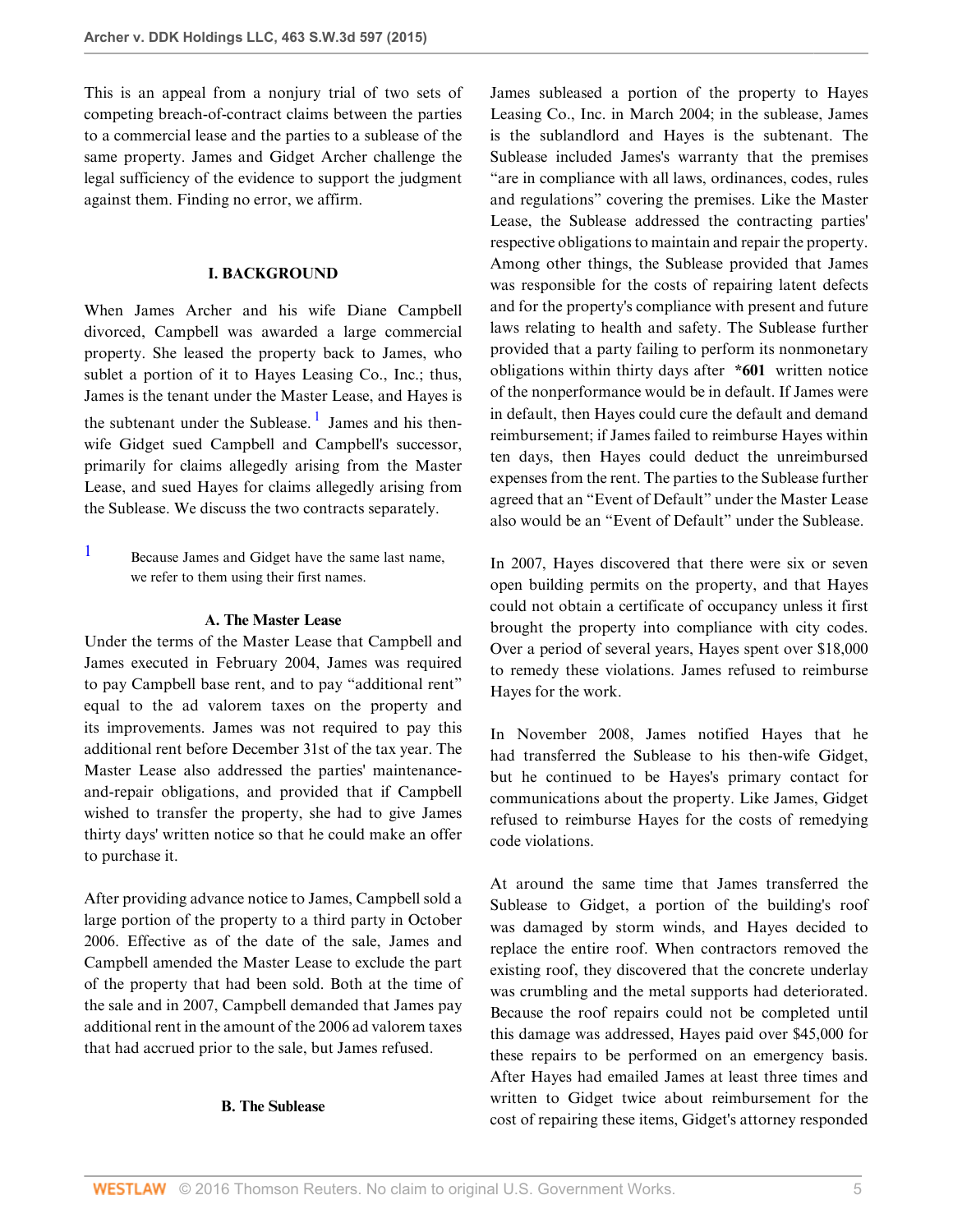asserting that the defects were discoverable in 2004 and requesting additional support for Hayes's conclusion that these were latent defects. Hayes then deducted the costs of repair from the rent. The parties resolved that dispute in March 2010, when Gidget signed a settlement agreement with Hayes, agreeing to share equally in the costs of these repairs. Because Hayes already had deducted the full amount of the repair costs from the rent, they agreed that Hayes would pay rent at a higher rate for sixteen months until Gidget had been repaid for her share of the repair costs.

In the meantime, additional repair issues had arisen. Less than two weeks before Gidget and Hayes settled their dispute about the roof repairs, Hayes wrote to Gidget regarding an awning that had begun slipping and holes in the parking lot. Hayes reported that one sinkhole in particular appeared to be related to an underground plumbing line. Once again, James was the one who responded, asserting that the awning "is not our expense"; he did not address the holes in the parking lot at that time. Before the end of March 2010, Hayes emailed James again, repeating earlier demands for a copy of James's agreement with Gidget about the assignment of the Sublease and seeking copies of all correspondence to or from Campbell regarding the property. This time, however, Hayes sent a courtesy copy of the email to Campbell's attorney, and Campbell began to demand that James maintain and repair the property in accordance with the Master Lease.

## **C. Campbell's Repair Demands and Termination of the Master Lease**

On March 25, 2010, Campbell wrote to James, demanding that he "commence repairs of all defects of the Premises" within fifteen days. The only defects mentioned at that time were the sinkhole and the awning. James's attorney replied that **\*602** Hayes was making arrangements to complete the repairs.

Campbell responded on April 20, 2010. She noted that a provision in the Master Lease required the tenant to be given thirty days' written notice before a failure to perform became an "Event of Default," and that James had been given notice on March 25, 2010 to repair the awning and the sinkhole. She stated that James had until April 26, 2010 to address those matters. Campbell also included a lengthy report by Professional Engineering Inspections, Inc. regarding other repairs and maintenance that the property required, and gave James thirty days to remedy those issues.

On April 26, 2010, James's attorney responded, "The alleged notice is rejected. Nearly all of the material items identified ... were conditions that were in existence [when the parties executed the Master Lease] on February 25, 2004. [James] took the Premises as is and had no obligation to improve the condition." James took the position that he was required to perform only those repairs that were necessary to the continued use of the property, and he reasoned that because Hayes was still using the property, no repairs were necessary.

That same day, Campbell formed DDK Holdings, LLC and transferred the property and the Master Lease to it. James was notified of the transfer approximately ten days later, but he neither responded further to the repair demands nor commented on the transfer. On August 27, 2010, DDK terminated the Master Lease, citing the failure to maintain and repair the property in accordance with the Master Lease.

### **D. The Lawsuit**

Less than a month after the Master Lease's termination, Gidget sued Campbell and DDK, asserting that James had assigned his interest in the Master Lease to Gidget in 2008. While the suit was pending, Hayes continued to send demand letters to Gidget for reimbursement of the amounts that it had expended to address the code violations on the property. More than six months after the Master Lease was terminated, Gidget wrote to Hayes, demanding immediate payment of past-due rent. Hayes responded that rent had been timely paid through the date when the Master Lease was terminated, and pointed out that a termination of the Master Lease also constituted a termination of the Sublease. Hayes further stated that because the \$18,292.23 that Hayes had paid to remedy code violations was larger than the balance that Hayes owed under the settlement agreement concerning the roof repairs, Hayes had deducted the former from the latter, and owed Gidget nothing.

<span id="page-5-0"></span>At some point, James became a co-plaintiff with Gidget, and Hayes became a co-defendant with Campbell and DDK.<sup>[2](#page-6-0)</sup> Ultimately, James and Gidget asserted claims against Campbell, DDK, and Hayes for civil conspiracy, tortious interference with contract, conversion, and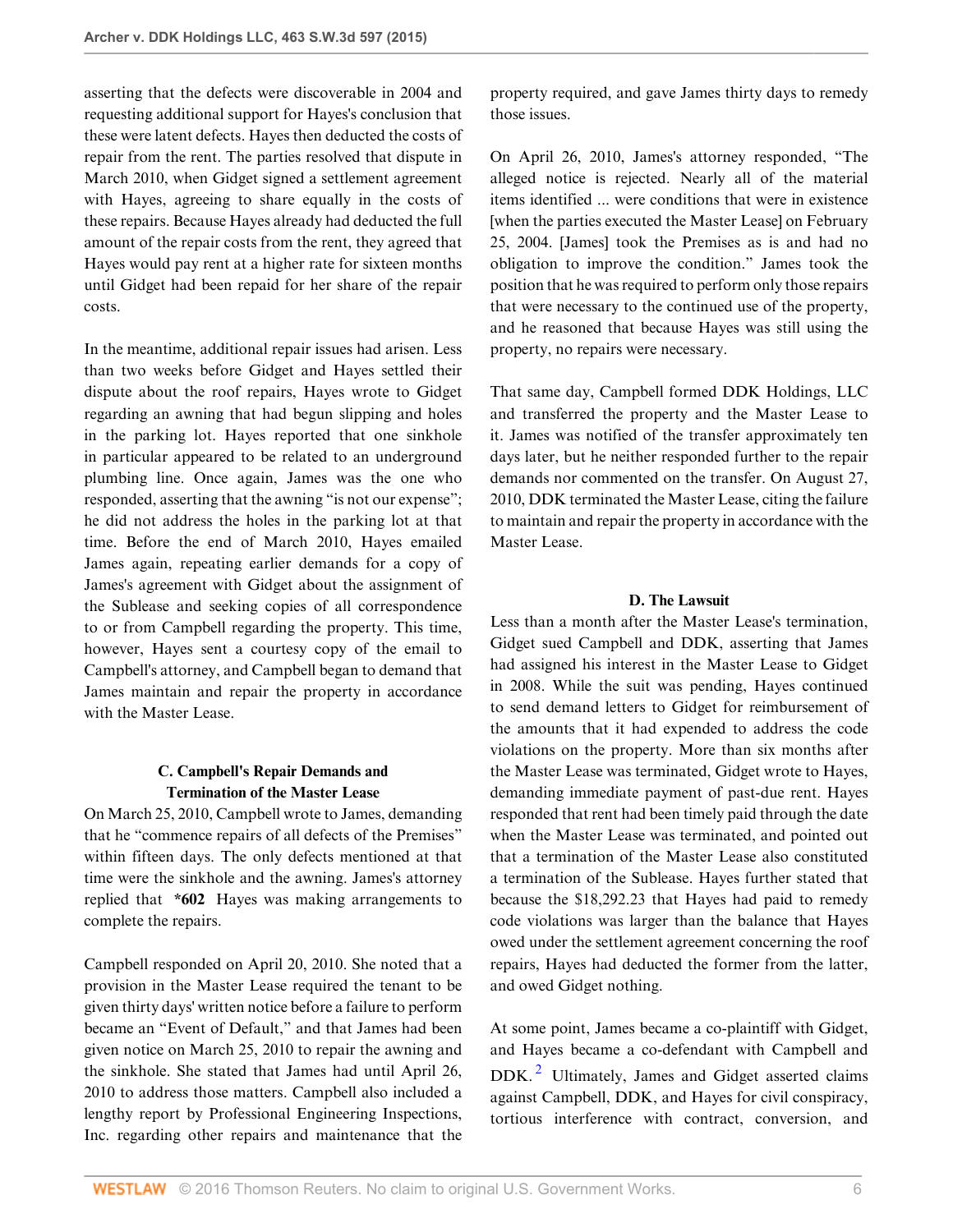breach of contract. In addition, they alleged that Campbell and DDK were alter egos of one another, and asserted claims solely against Campbell for violation of the Texas Uniform Fraudulent Transfer Act, and for declarations that both the purported transfer to DDK and the termination of the Master Lease were void. All of the defendants counterclaimed for breach of contract.

<span id="page-6-0"></span>[2](#page-5-0) The amended petition or petitions by which those changes first were made are not in the record.

**\*603** The case was tried without a jury, and the trial court granted directed verdicts against James and Gidget on their civil-conspiracy, tortious-interference, and conversion claims and their alter-ego allegations, and ruled against them on all of their remaining claims. Regarding the Master Lease, the trial court stated in its final judgment that (1) Campbell and DDK did not breach the Master Lease, (2) James did breach the Master Lease, and (3) the Master Lease was validly terminated. The trial court ordered James to pay Campbell \$61,823.12, which was the amount that Campbell had demanded from James in 2007 for the 2006 ad valorem taxes that had accrued before a portion of the property was sold, together with 18% interest and \$125,000 in attorney's fees, as authorized in the Master Lease. Regarding the Sublease, the trial court found that James and Gidget breached the Sublease, and Hayes did not breach it. The trial court awarded Hayes no damages, but held James and Gidget jointly and severally liable for Hayes's attorney's fees in the amount of \$120,000, as authorized by the Sublease. In accordance with James and Gidget's request, the trial court issued findings of fact and conclusions of law, and none of the parties requested additional or amended findings. Finally, the trial court denied James and Gidget's motion to modify, correct, or reform the judgment.

#### **II. ISSUES PRESENTED**

In four issues with numerous subsections, James and Gidget challenge the trial court's judgment or findings that (a) James breached the Master Lease; (b) Campbell did not breach the Master Lease; (c) James breached the Sublease, and Hayes did not breach it; and (d) Gidget is liable to Hayes for its attorney's fees.

#### **III. STANDARD OF REVIEW**

Although James and Gidget frame their issues as challenges to the legal and factual sufficiency of the evidence, they do not address the evidence favorable to the defendants, arguing instead that there is "no evidence" to support the judgment or the trial court's findings; that the evidence favoring them is undisputed; and that they are entitled to rendition of judgment as a matter of law. Because the Archers have made legal-sufficiency arguments, but have made no factualsufficiency arguments, they have waived any challenge to the factual sufficiency of the evidence. *See* [TEX. R. APP.](http://www.westlaw.com/Link/Document/FullText?findType=L&pubNum=1005293&cite=TXRRAPR38.1&originatingDoc=I7baf9d10d47b11e4829b92275215781c&refType=LQ&originationContext=document&vr=3.0&rs=cblt1.0&transitionType=DocumentItem&contextData=(sc.UserEnteredCitation)) P.  $38.1(i)$ . We accordingly apply only the legal-sufficiency standard of review.

In an appeal from the judgment rendered after a nonjury trial, we review the trial court's findings using the same standards of review that apply to a jury's verdict. *[MBM Fin. Corp. v. Woodlands Operating Co., L.P.,](http://www.westlaw.com/Link/Document/FullText?findType=Y&serNum=2019703256&pubNum=0004644&originatingDoc=I7baf9d10d47b11e4829b92275215781c&refType=RP&fi=co_pp_sp_4644_663&originationContext=document&vr=3.0&rs=cblt1.0&transitionType=DocumentItem&contextData=(sc.UserEnteredCitation)#co_pp_sp_4644_663)* 292 [S.W.3d 660, 663 n. 3 \(Tex.2009\)](http://www.westlaw.com/Link/Document/FullText?findType=Y&serNum=2019703256&pubNum=0004644&originatingDoc=I7baf9d10d47b11e4829b92275215781c&refType=RP&fi=co_pp_sp_4644_663&originationContext=document&vr=3.0&rs=cblt1.0&transitionType=DocumentItem&contextData=(sc.UserEnteredCitation)#co_pp_sp_4644_663) (citing *[Catalina v. Blasdel,](http://www.westlaw.com/Link/Document/FullText?findType=Y&serNum=1994122094&pubNum=0000713&originatingDoc=I7baf9d10d47b11e4829b92275215781c&refType=RP&fi=co_pp_sp_713_297&originationContext=document&vr=3.0&rs=cblt1.0&transitionType=DocumentItem&contextData=(sc.UserEnteredCitation)#co_pp_sp_713_297)* [881 S.W.2d 295, 297 \(Tex.1994\)](http://www.westlaw.com/Link/Document/FullText?findType=Y&serNum=1994122094&pubNum=0000713&originatingDoc=I7baf9d10d47b11e4829b92275215781c&refType=RP&fi=co_pp_sp_713_297&originationContext=document&vr=3.0&rs=cblt1.0&transitionType=DocumentItem&contextData=(sc.UserEnteredCitation)#co_pp_sp_713_297)). To analyze the legal sufficiency of the evidence supporting a finding, we review the record in the light most favorable to the factual findings, crediting favorable evidence if a reasonable factfinder could and disregarding contrary evidence unless a reasonable factfinder could not. *See [City of Keller](http://www.westlaw.com/Link/Document/FullText?findType=Y&serNum=2006777081&pubNum=0004644&originatingDoc=I7baf9d10d47b11e4829b92275215781c&refType=RP&fi=co_pp_sp_4644_827&originationContext=document&vr=3.0&rs=cblt1.0&transitionType=DocumentItem&contextData=(sc.UserEnteredCitation)#co_pp_sp_4644_827) v. Wilson,* [168 S.W.3d 802, 827 \(Tex.2005\)](http://www.westlaw.com/Link/Document/FullText?findType=Y&serNum=2006777081&pubNum=0004644&originatingDoc=I7baf9d10d47b11e4829b92275215781c&refType=RP&fi=co_pp_sp_4644_827&originationContext=document&vr=3.0&rs=cblt1.0&transitionType=DocumentItem&contextData=(sc.UserEnteredCitation)#co_pp_sp_4644_827). Evidence is legally sufficient if it " 'rises to a level that would enable reasonable and fair-minded people to differ in their conclusions.' " *[Ford Motor Co. v. Ridgway,](http://www.westlaw.com/Link/Document/FullText?findType=Y&serNum=2004126158&pubNum=0004644&originatingDoc=I7baf9d10d47b11e4829b92275215781c&refType=RP&fi=co_pp_sp_4644_601&originationContext=document&vr=3.0&rs=cblt1.0&transitionType=DocumentItem&contextData=(sc.UserEnteredCitation)#co_pp_sp_4644_601)* 135 S.W.3d [598, 601 \(Tex.2004\)](http://www.westlaw.com/Link/Document/FullText?findType=Y&serNum=2004126158&pubNum=0004644&originatingDoc=I7baf9d10d47b11e4829b92275215781c&refType=RP&fi=co_pp_sp_4644_601&originationContext=document&vr=3.0&rs=cblt1.0&transitionType=DocumentItem&contextData=(sc.UserEnteredCitation)#co_pp_sp_4644_601) (quoting *[Merrell Dow Pharm., Inc.](http://www.westlaw.com/Link/Document/FullText?findType=Y&serNum=1997145147&pubNum=0000713&originatingDoc=I7baf9d10d47b11e4829b92275215781c&refType=RP&fi=co_pp_sp_713_711&originationContext=document&vr=3.0&rs=cblt1.0&transitionType=DocumentItem&contextData=(sc.UserEnteredCitation)#co_pp_sp_713_711) v. Havner,* [953 S.W.2d 706, 711 \(Tex.1997\)\)](http://www.westlaw.com/Link/Document/FullText?findType=Y&serNum=1997145147&pubNum=0000713&originatingDoc=I7baf9d10d47b11e4829b92275215781c&refType=RP&fi=co_pp_sp_713_711&originationContext=document&vr=3.0&rs=cblt1.0&transitionType=DocumentItem&contextData=(sc.UserEnteredCitation)#co_pp_sp_713_711). We will conclude that the evidence is legally insufficient to support the finding only if (a) there is a complete absence of evidence of a vital fact, (b) the court is barred by rules of law or evidence from giving weight to the only evidence offered to prove a vital fact, (c) the evidence offered to prove a **\*604** vital fact is no more than a mere scintilla, or (d) the evidence conclusively establishes the opposite of the vital fact. *City of Keller,* [168 S.W.3d at 810.](http://www.westlaw.com/Link/Document/FullText?findType=Y&serNum=2006777081&pubNum=0004644&originatingDoc=I7baf9d10d47b11e4829b92275215781c&refType=RP&fi=co_pp_sp_4644_810&originationContext=document&vr=3.0&rs=cblt1.0&transitionType=DocumentItem&contextData=(sc.UserEnteredCitation)#co_pp_sp_4644_810) It is the factfinder's responsibility to weigh credibility and resolve conflicts in the evidence, and we will defer to those determinations so long as they are reasonable. *See id.* [at](http://www.westlaw.com/Link/Document/FullText?findType=Y&serNum=2006777081&pubNum=0004644&originatingDoc=I7baf9d10d47b11e4829b92275215781c&refType=RP&fi=co_pp_sp_4644_819&originationContext=document&vr=3.0&rs=cblt1.0&transitionType=DocumentItem&contextData=(sc.UserEnteredCitation)#co_pp_sp_4644_819) [819–20](http://www.westlaw.com/Link/Document/FullText?findType=Y&serNum=2006777081&pubNum=0004644&originatingDoc=I7baf9d10d47b11e4829b92275215781c&refType=RP&fi=co_pp_sp_4644_819&originationContext=document&vr=3.0&rs=cblt1.0&transitionType=DocumentItem&contextData=(sc.UserEnteredCitation)#co_pp_sp_4644_819).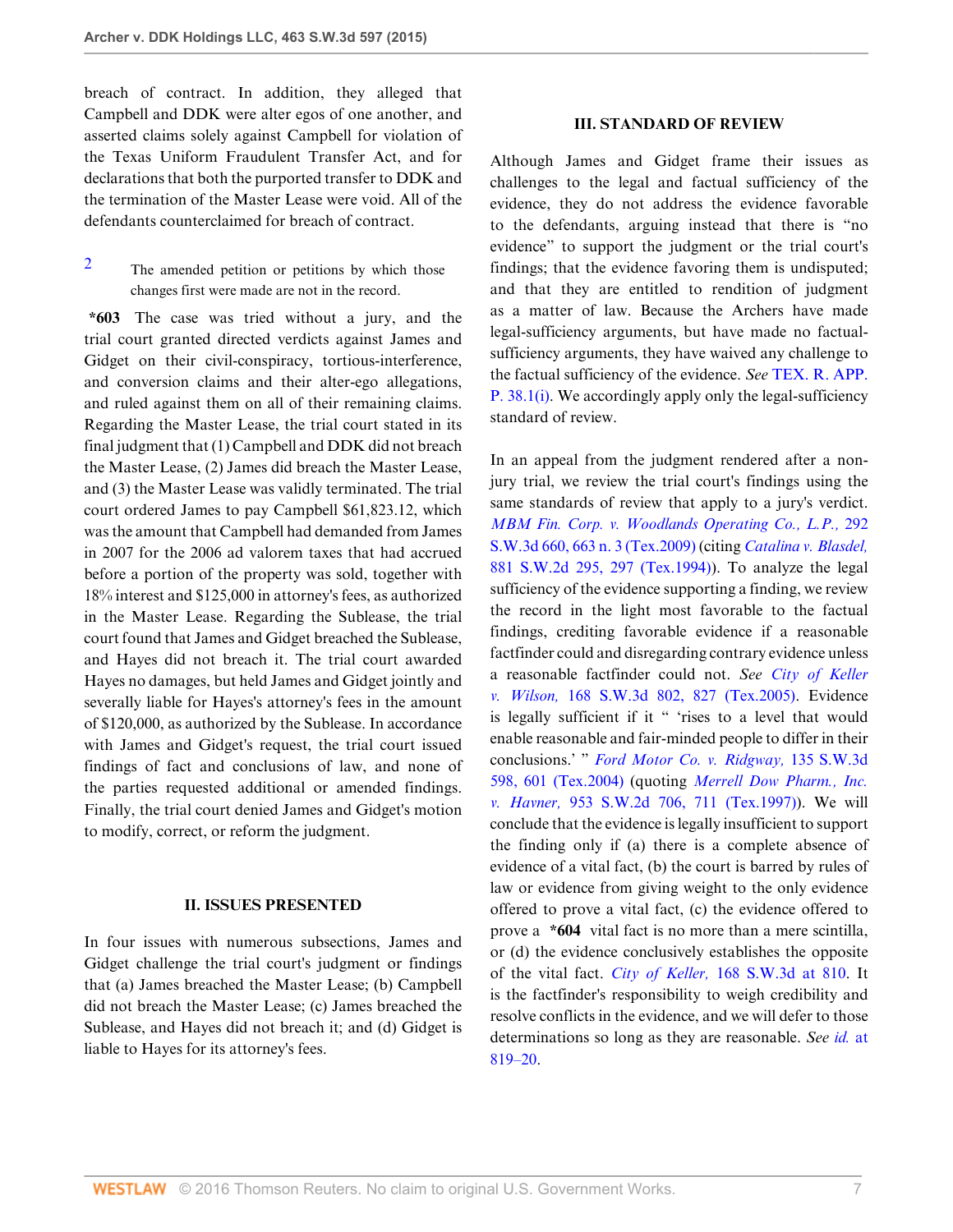### <span id="page-7-0"></span>**IV. THE PARTIES TO EACH CONTRACT**

**[\[1](#page-0-0)]** The parties to the Master Lease are identified in that contract as the landlord and tenant, and the parties to the Sublease are identified as the "sublandlord" and the "subtenant." There is no dispute before us about the identities of the parties at the ends of this chain: the landlord under the Master Lease was first Campbell, and then DDK; the subtenant under the Sublease was Hayes.

But one of the matters disputed at trial was the identity of the sublandlord. The trial court stated in its findings of fact that James assigned the Sublease to Gidget in November 2008, so that both James and Gidget breached the Sublease. The trial court therefore held James and Gidget jointly and severally liable for Hayes's attorney's fees, and James and Gidget specifically challenge that portion of the judgment. Although we normally address challenges to liability findings before addressing fee awards, the basis of their argument regarding attorney's fees is that Gidget was not the sublandlord. They contend that Gidget could not have breached the contract because it is undisputed that she was assigned only the right to receive the Sublease's benefits, but never assumed any of the Sublease's obligations. Thus, before we review the correctness of the trial court's challenged liability findings on the breach-of-contract claims, we first resolve the question about Gidget's relationship to the Sublease, so that when we address liability, it will be clear whose liability was properly at stake.

James and Gidget assert that Gidget had no lease or other contract with Hayes; that it is undisputed that James simply assigned to Gidget the benefits of the Sublease; and that Gidget did not assume any of the Sublease's obligations. But these assertions are contradicted by the record, the pleadings, and even the relief they seek in this appeal. There *is* a contract between Gidget and Hayes, and Gidget not only expressly acknowledges in that contract that she is the sublandlord, but she has asked us to render judgment in her favor against Hayes for its alleged breach.

The contract to which we refer is the settlement agreement by which Gidget and Hayes settled a dispute about the sublandlord's responsibility for the costs of roof repairs. After Hayes expended over \$45,000 to perform roof repairs that Hayes believed were the sublandlord's responsibility, Hayes and Gidget entered into a settlement

agreement in which they agreed to split the repair costs. The settlement agreement provides that it "does not modify the Sublease in any manner except as specifically stated herein." Significantly, however, the settlement agreement does modify a key term that affects all of these provisions: the identity of the sublandlord. In the Sublease as originally executed on or about March 1, 2004, James is identified as the sublandlord. But in the settlement agreement, Hayes and Gidget agreed that Gidget "is Sublandlord to a Sublease dated March 1, 2004 wherein [Gidget] Subleased to Hayes" the property that is the subject of this suit. James and Gidget do not argue that this language of the settlement agreement is not enforceable; indeed, their brief contains no acknowledgement that it exists. They instead assert that it is undisputed that James assigned to Gidget only the Sublease's **\*605** benefits, and that there is no evidence that Gidget accepted the Sublease's obligations. *See [Jones](http://www.westlaw.com/Link/Document/FullText?findType=Y&serNum=1996272224&pubNum=0000713&originatingDoc=I7baf9d10d47b11e4829b92275215781c&refType=RP&fi=co_pp_sp_713_124&originationContext=document&vr=3.0&rs=cblt1.0&transitionType=DocumentItem&contextData=(sc.UserEnteredCitation)#co_pp_sp_713_124) v. Cooper Indus., Inc.,* [938 S.W.2d 118, 124 \(Tex.App.–](http://www.westlaw.com/Link/Document/FullText?findType=Y&serNum=1996272224&pubNum=0000713&originatingDoc=I7baf9d10d47b11e4829b92275215781c&refType=RP&fi=co_pp_sp_713_124&originationContext=document&vr=3.0&rs=cblt1.0&transitionType=DocumentItem&contextData=(sc.UserEnteredCitation)#co_pp_sp_713_124) [Houston \[14th Dist.\] 1996, writ denied\)](http://www.westlaw.com/Link/Document/FullText?findType=Y&serNum=1996272224&pubNum=0000713&originatingDoc=I7baf9d10d47b11e4829b92275215781c&refType=RP&fi=co_pp_sp_713_124&originationContext=document&vr=3.0&rs=cblt1.0&transitionType=DocumentItem&contextData=(sc.UserEnteredCitation)#co_pp_sp_713_124) (explaining that an "assignee of a contract is not bound to perform the assignor's obligations under the contract unless they are expressly or impliedly assumed by the assignee").

But contrary to their characterization of the record, there is evidence that James assigned the entirety of the Sublease to Gidget, and that Gidget accepted the sublandlord's obligations. Although James testified at trial that he assigned only the Sublease's benefits, he also admitted that he testified in his deposition that he assigned the entirety of the Sublease to Gidget. Moreover, when James first emailed Hayes in November 2008 about Gidget's role, he did not merely say that he had assigned the benefits of the Sublease to Gidget. He wrote that he had "transferred" the Sublease to Gidget; he thanked Hayes for its help over the years; and he wished Hayes the "best of luck in the future." This supports an inference that James was stepping out of his role as sublandlord, and turning that role over to Gidget. Although James later interacted with Hayes regarding its repair complaints, James agreed at trial that in doing so, he was working for Gidget. In addition, the Sublease required Hayes to name the sublandlord as an additional insured, and in March 2010, James asked Hayes for a copy of their insurance policy naming Gidget as an additional insured.

For Gidget's acceptance of the sublandlord's obligations, we need look no further than the settlement agreement. Gidget not only refers to herself in the agreement as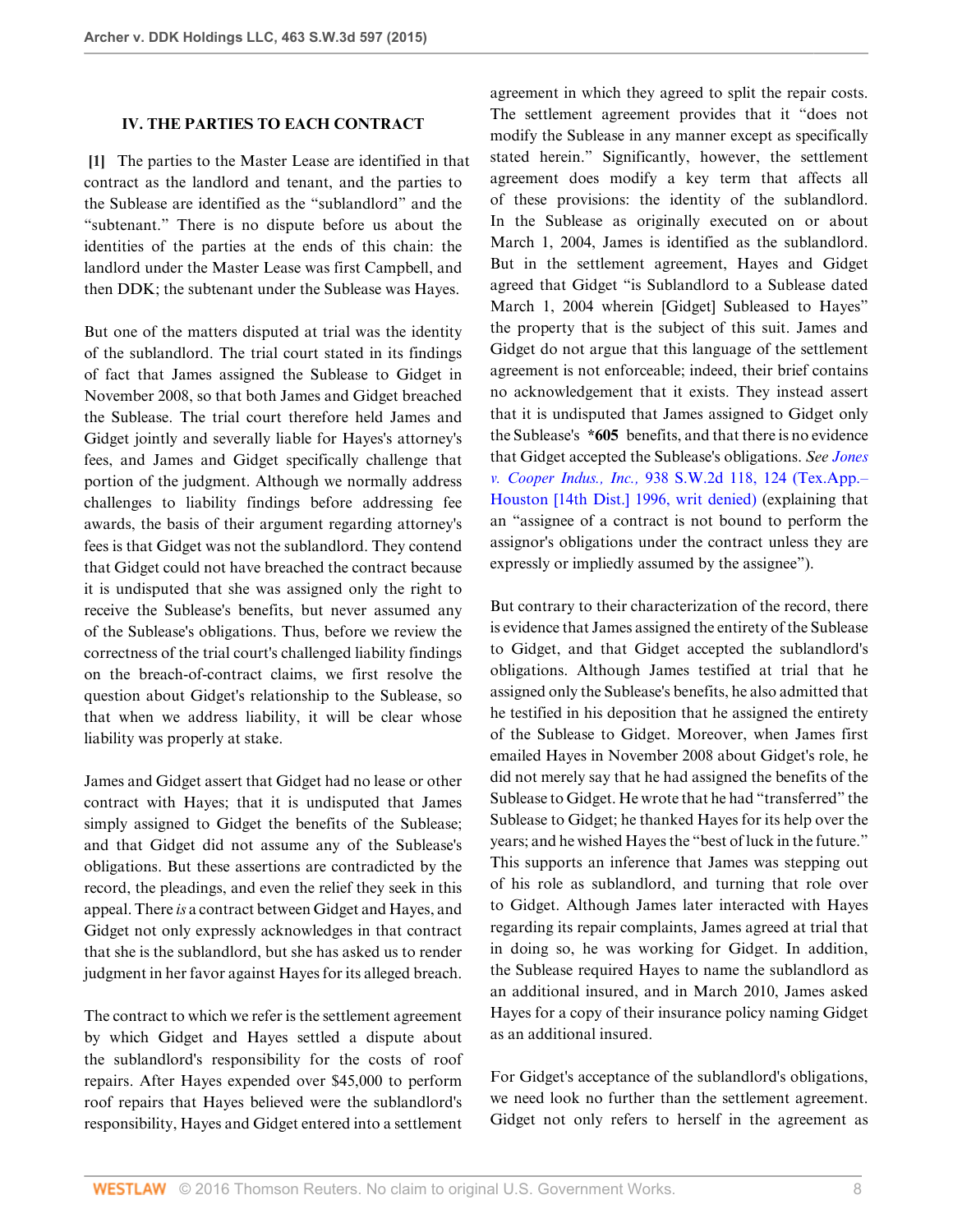the sublandlord and as the person who subleased the property to Hayes, but the agreement resolves a dispute between Gidget and Hayes about the costs of repairs to the property. If Gidget had merely been assigned the right to receive the Sublease's benefits, Gidget would have had no obligation to pay for any repairs, and the dispute about the costs of repairs would have been a matter for Hayes to resolve with James rather than with Gidget. Thus, from all of this evidence, the trial court reasonably could find that James assigned, and Gidget accepted, the Sublease's obligations as well as its benefits.

<span id="page-8-6"></span>James and Gidget additionally contend that Gidget cannot be held liable for Hayes's attorney's fees because in the divorce decree at the end of James and Gidget's marriage, Gidget was awarded "any monies owed *by*" Campbell,  $DDK$ , or Hayes.<sup>[3](#page-8-4)</sup> But the attorney's fees that the trial court in this case ordered Gidget to pay Hayes are not monies "owed *by*" Hayes; they are funds owed *to* Hayes. Thus, by its terms, the cited provision of the divorce decree does not apply. [4](#page-8-5)

- <span id="page-8-7"></span><span id="page-8-4"></span>[3](#page-8-6) Emphasis added.
- <span id="page-8-5"></span>[4](#page-8-7) James and Gidget also argue that [they] agreed that James carry the responsibility and Gidget reap the benefits." We note that because James and Gidget were held jointly and severally liable, James's ability to comply with any such agreement with Gidget by paying the entire amount himself is unaffected.

In sum, we conclude that there is legally sufficient evidence that James assigned to Gidget the Sublease's obligations as well as its benefits.

## <span id="page-8-2"></span><span id="page-8-1"></span>**V. CLAIMS REGARDING THE MASTER LEASE OF THE PROPERTY TO JAMES**

<span id="page-8-0"></span>**[\[2](#page-1-1)] [\[3](#page-1-2)] [\[4](#page-1-3)]** In challenging the trial court's findings regarding breach of the Master Lease, most of James and Gidget's appellate arguments focus on the correct interpretation **\*606** of the contracts in this case. When interpreting a contract, we focus on identifying and giving effect to the parties' intent as expressed in the contract. *[In](http://www.westlaw.com/Link/Document/FullText?findType=Y&serNum=2026695503&pubNum=0004644&originatingDoc=I7baf9d10d47b11e4829b92275215781c&refType=RP&fi=co_pp_sp_4644_661&originationContext=document&vr=3.0&rs=cblt1.0&transitionType=DocumentItem&contextData=(sc.UserEnteredCitation)#co_pp_sp_4644_661) re Serv. Corp. Int'l,* [355 S.W.3d 655, 661 \(Tex.2011\)](http://www.westlaw.com/Link/Document/FullText?findType=Y&serNum=2026695503&pubNum=0004644&originatingDoc=I7baf9d10d47b11e4829b92275215781c&refType=RP&fi=co_pp_sp_4644_661&originationContext=document&vr=3.0&rs=cblt1.0&transitionType=DocumentItem&contextData=(sc.UserEnteredCitation)#co_pp_sp_4644_661) (orig. proceeding) (per curiam). To do so, we consider the entire contract and try to harmonize and give effect to all of its provisions so that none will be rendered meaningless and no single provision will be given controlling effect.

*[Id.](http://www.westlaw.com/Link/Document/FullText?findType=Y&serNum=2026695503&pubNum=0004644&originatingDoc=I7baf9d10d47b11e4829b92275215781c&refType=RP&originationContext=document&vr=3.0&rs=cblt1.0&transitionType=DocumentItem&contextData=(sc.UserEnteredCitation))* If the relevant rules of contract construction give the contract a definite legal meaning, then we construe it as a matter of law. *See [Frost Nat'l Bank v. L & F Distribs.,](http://www.westlaw.com/Link/Document/FullText?findType=Y&serNum=2006680925&pubNum=0004644&originatingDoc=I7baf9d10d47b11e4829b92275215781c&refType=RP&fi=co_pp_sp_4644_312&originationContext=document&vr=3.0&rs=cblt1.0&transitionType=DocumentItem&contextData=(sc.UserEnteredCitation)#co_pp_sp_4644_312) Ltd.,* [165 S.W.3d 310, 312 \(Tex.2005\)](http://www.westlaw.com/Link/Document/FullText?findType=Y&serNum=2006680925&pubNum=0004644&originatingDoc=I7baf9d10d47b11e4829b92275215781c&refType=RP&fi=co_pp_sp_4644_312&originationContext=document&vr=3.0&rs=cblt1.0&transitionType=DocumentItem&contextData=(sc.UserEnteredCitation)#co_pp_sp_4644_312) (per curiam). If the contract is still subject to more than one reasonable interpretation after applying the relevant rules, then the contract is ambiguous, and the parties' intentions present a question of fact. *See [El Paso Field Servs., L.P. v. MasTec](http://www.westlaw.com/Link/Document/FullText?findType=Y&serNum=2029490555&pubNum=0004644&originatingDoc=I7baf9d10d47b11e4829b92275215781c&refType=RP&fi=co_pp_sp_4644_806&originationContext=document&vr=3.0&rs=cblt1.0&transitionType=DocumentItem&contextData=(sc.UserEnteredCitation)#co_pp_sp_4644_806) N. Am., Inc.,* [389 S.W.3d 802, 806 \(Tex.2012\)](http://www.westlaw.com/Link/Document/FullText?findType=Y&serNum=2029490555&pubNum=0004644&originatingDoc=I7baf9d10d47b11e4829b92275215781c&refType=RP&fi=co_pp_sp_4644_806&originationContext=document&vr=3.0&rs=cblt1.0&transitionType=DocumentItem&contextData=(sc.UserEnteredCitation)#co_pp_sp_4644_806).

## **A. There is legally sufficient evidence that James breached the Master Lease with Campbell.**

The trial court impliedly found that James breached the Master Lease in two ways: by failing to comply with his maintenance-and-repair obligations and by failing to pay additional rent in an amount equal to the property's 2006 pre-sale ad valorem taxes. Because it found that James breached his maintenance-and-repair obligations, the trial court concluded that Campbell and DDK validly terminated the Master Lease. Because the trial court found that James breached his obligation to pay additional rent, it awarded Campbell damages. We conclude that the evidence is legally sufficient to support each of these implied findings.

## *1. There is legally sufficient evidence that James breached the Master Lease by failing to maintain and repair the property.*

<span id="page-8-3"></span>**[\[5](#page-1-0)]** James and Gidget contend that James's only maintenance-and-repair obligation was to perform repairs that were required for the property's use. In making this argument, they rely on the following language from the Master Lease: "When used herein, the term 'repair' shall include ... any work ordinarily required as a condition to the continued use of the Premises." They then argue that because there is no evidence that Hayes had to discontinue using the property, there is no evidence that James failed to perform the required repairs. There are at least two problems with this interpretation.

First, James and Gidget read this provision as though it said that "the term 'repair' *shall be limited to* " the matters listed, rather than "*shall include*" them. This is contrary to the generally accepted meaning of the word "include." *See [Republic Ins. Co. v. Silverton Elevators, Inc.,](http://www.westlaw.com/Link/Document/FullText?findType=Y&serNum=1973130155&pubNum=0000713&originatingDoc=I7baf9d10d47b11e4829b92275215781c&refType=RP&fi=co_pp_sp_713_752&originationContext=document&vr=3.0&rs=cblt1.0&transitionType=DocumentItem&contextData=(sc.UserEnteredCitation)#co_pp_sp_713_752)* 493 S.W.2d [748, 752 \(Tex.1973\)](http://www.westlaw.com/Link/Document/FullText?findType=Y&serNum=1973130155&pubNum=0000713&originatingDoc=I7baf9d10d47b11e4829b92275215781c&refType=RP&fi=co_pp_sp_713_752&originationContext=document&vr=3.0&rs=cblt1.0&transitionType=DocumentItem&contextData=(sc.UserEnteredCitation)#co_pp_sp_713_752) ("Being preceded by the words 'shall include,' there is no hint of limitation or restriction in the definition."); *[El Paso Elec. Co. v. Safeway Stores, Inc.,](http://www.westlaw.com/Link/Document/FullText?findType=Y&serNum=1953122302&pubNum=0000713&originatingDoc=I7baf9d10d47b11e4829b92275215781c&refType=RP&fi=co_pp_sp_713_506&originationContext=document&vr=3.0&rs=cblt1.0&transitionType=DocumentItem&contextData=(sc.UserEnteredCitation)#co_pp_sp_713_506)*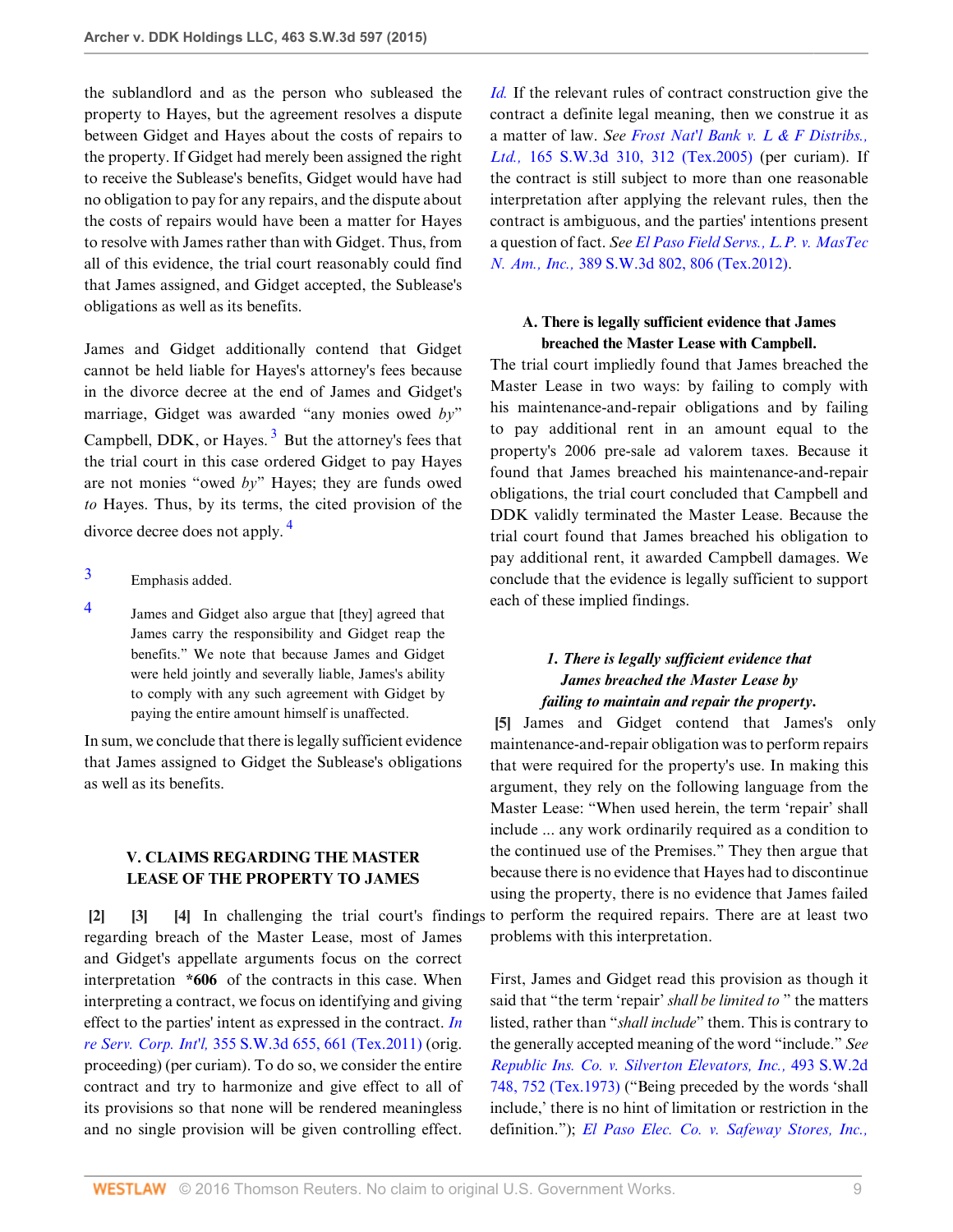[257 S.W.2d 502, 506 \(Tex.Civ. App.–El Paso 1953, writ](http://www.westlaw.com/Link/Document/FullText?findType=Y&serNum=1953122302&pubNum=0000713&originatingDoc=I7baf9d10d47b11e4829b92275215781c&refType=RP&fi=co_pp_sp_713_506&originationContext=document&vr=3.0&rs=cblt1.0&transitionType=DocumentItem&contextData=(sc.UserEnteredCitation)#co_pp_sp_713_506) [ref'd n.r.e.\)](http://www.westlaw.com/Link/Document/FullText?findType=Y&serNum=1953122302&pubNum=0000713&originatingDoc=I7baf9d10d47b11e4829b92275215781c&refType=RP&fi=co_pp_sp_713_506&originationContext=document&vr=3.0&rs=cblt1.0&transitionType=DocumentItem&contextData=(sc.UserEnteredCitation)#co_pp_sp_713_506) ("The words 'including' and 'includes' have been said in their generally accepted use to be terms of enlargement and not of limitation."); *cf.* [TEX. GOV'T](http://www.westlaw.com/Link/Document/FullText?findType=L&pubNum=1000176&cite=TXGTS311.005&originatingDoc=I7baf9d10d47b11e4829b92275215781c&refType=SP&originationContext=document&vr=3.0&rs=cblt1.0&transitionType=DocumentItem&contextData=(sc.UserEnteredCitation)#co_pp_aac5000007ec7) [CODE ANN. § 311.005\(13\)](http://www.westlaw.com/Link/Document/FullText?findType=L&pubNum=1000176&cite=TXGTS311.005&originatingDoc=I7baf9d10d47b11e4829b92275215781c&refType=SP&originationContext=document&vr=3.0&rs=cblt1.0&transitionType=DocumentItem&contextData=(sc.UserEnteredCitation)#co_pp_aac5000007ec7) (West 2013) (" 'Includes' and 'including' are terms of enlargement and not of limitation or exclusive enumeration, and use of the terms does not create a presumption that components not expressed are excluded."). Under the plain meaning of the sentence, then, this is not an exhaustive list. "Repair" includes more than the performance of "work ordinarily required as a condition to the continued use" of the property.

**\*607** Second, James was required to do more than "repair." We must read the contract as a whole, and James and Gidget's interpretation would render meaningless the remainder of the Master Lease's language addressing the parties' respective maintenance-and-repair obligations. The relevant provisions are as follows:

8.01 *Tenant's [James's ] Duty to Maintain.* Tenant, at its sole cost, risk, expense and liability shall keep and maintain in good repair all of the Premises. When used herein, the term "repair" shall include all necessary replacements, renewals, alterations, additions, betterments and any work ordinarily required as a condition to the continued use of the Premises.... Tenant shall permit no waste, damage or injury to the Premises; and Tenant shall initiate and carry out a program of regular maintenance and repair of the Premises. Tenant's obligations under this Article of the Lease shall include but not be limited to repairing and maintaining: (i) items as are required by any governmental agency having jurisdiction thereof (whether the same is ordinary or extraordinary, foreseen or unforeseen); (ii) the interior and exterior of the entire building, including all utility meters, plumbing, pipes and conduits, all fixtures, heating, ventilating and air conditioning equipment, sprinkler equipment and other equipment within the Premises, all Tenant's signs, locks, and closing devices, and all of the grounds and paving; (iii) all plate glass and other glass (any glass broken shall be promptly replaced by Tenant with glass of the same kind, size and quality).... Any warranties obtained by Landlord in connection with the construction of the building shall be assigned to Tenant so that Tenant can enforce same, and Landlord shall cooperate in the enforcement of said warranties.

8.02 *No Maintenance Required of Landlord [Campbelll ].* Landlord shall have no obligations whatsoever to maintain or repair all or any portion of the Premises, including but not limited to the building and other improvements.

<span id="page-9-1"></span>James and Gidget do not explain how their argument for a restricted definition of the word "repair" can be harmonized with James's broad duty to "permit no waste, damage or injury to the Premises," but instead to "initiate and carry out a program of regular maintenance" over "the interior and exterior of the entire building" and "all of the grounds and paving."  $\frac{5}{3}$  $\frac{5}{3}$  $\frac{5}{3}$  Moreover, they do not contend that James complied with these duties; they do not even mention that the Master Lease contains any such language. Instead, they rely on their restricted interpretation of the word "repair," and argue simply that when determining whether James breached the Master Lease, the question of whether the property needed repair is beside the point, because so long as Hayes was able to continue using the property, James's "duty to effectuate repairs ... was never triggered." This interpretation of the Master Lease, however, is contrary to unambiguous language in the contract requiring James to carry out a regular program of maintenance and repair.

<span id="page-9-0"></span>[5](#page-9-1) *See, e.g., [R.C. Bowen Estate v. Cont'l Trailways, Inc.,](http://www.westlaw.com/Link/Document/FullText?findType=Y&serNum=1953102009&pubNum=0000713&originatingDoc=I7baf9d10d47b11e4829b92275215781c&refType=RP&fi=co_pp_sp_713_72&originationContext=document&vr=3.0&rs=cblt1.0&transitionType=DocumentItem&contextData=(sc.UserEnteredCitation)#co_pp_sp_713_72)* [152 Tex. 260, 263, 256 S.W.2d 71, 72 \(1953\)](http://www.westlaw.com/Link/Document/FullText?findType=Y&serNum=1953102009&pubNum=0000713&originatingDoc=I7baf9d10d47b11e4829b92275215781c&refType=RP&fi=co_pp_sp_713_72&originationContext=document&vr=3.0&rs=cblt1.0&transitionType=DocumentItem&contextData=(sc.UserEnteredCitation)#co_pp_sp_713_72) ("Waste is an injury to the reversionary interest in land caused by the wrongful act of a tenant or other party rightfully in possession" and "includes injury resulting from failure to exercise reasonable care in preserving the property.").

The evidence is undisputed that James did not comply with these duties. Campbell produced evidence that the property's condition deteriorated over time due to neglected maintenance, and James admitted **\*608** at trial that the only amounts that he or Gidget expended for the property's maintenance and repair were those addressed in Hayes's settlement agreement with Gidget regarding repairs to the roof.

We therefore conclude that there is legally sufficient evidence that James breached this part of the Master Lease. Having rejected James and Gidget's position that James was obligated to perform only those repairs that were required as a condition to the property's continued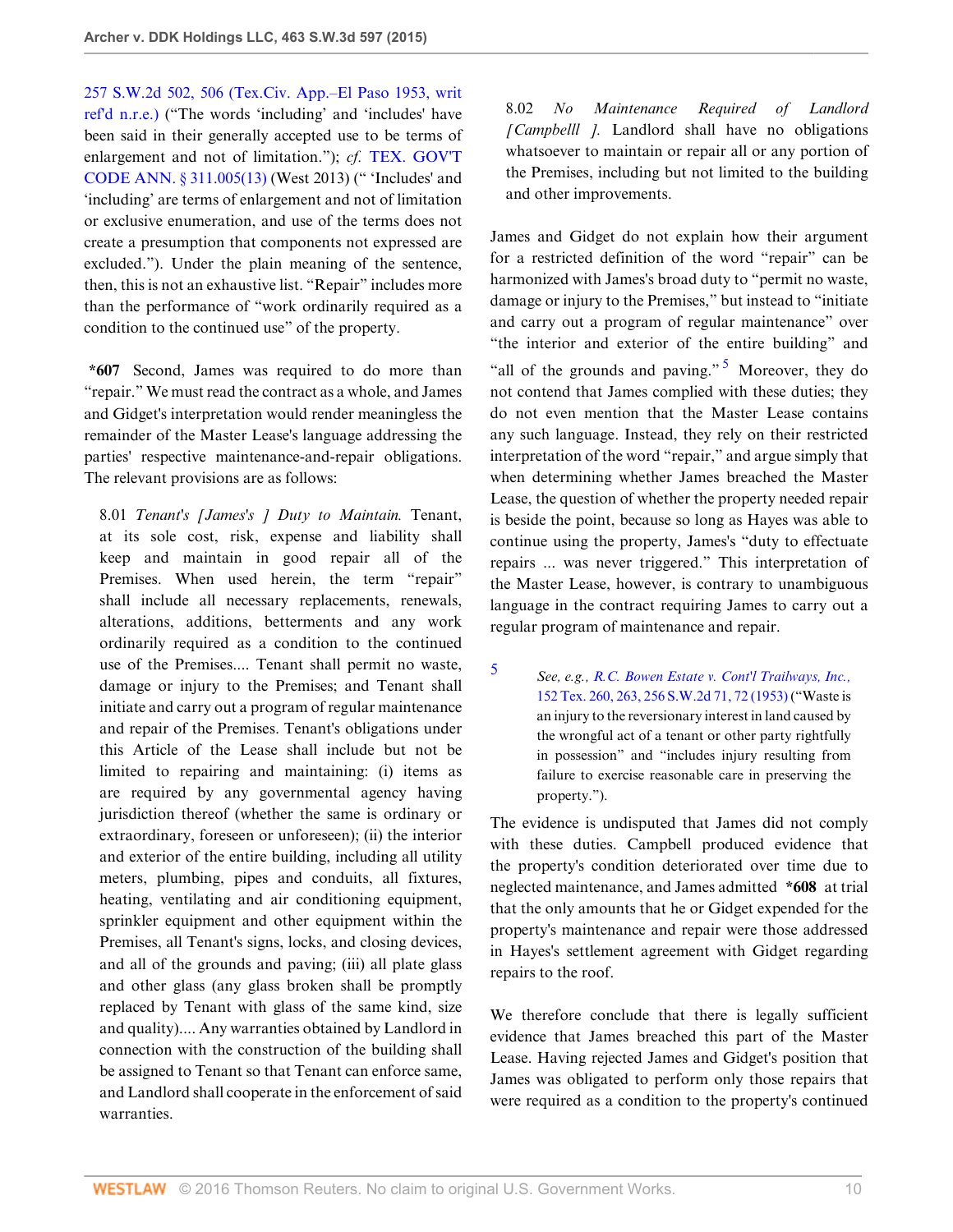<span id="page-10-4"></span>use, we do not address their additional arguments that are built on the same foundation.<sup>[6](#page-10-3)</sup>

<span id="page-10-3"></span> $6$  These include their arguments that (1) the conditions about which Campbell complained preexisted the Master Lease "and therefore could not affect the *continued* use of the property"; (2) the parties' agreement at the Master Lease's inception that the property was "in tenantable condition" constituted confirmation "that the condition of the property was conducive to its continued use"; and (3) because James did not breach his repair obligations, Campbell had no grounds to terminate the Master Lease, so that her attempt to do so was itself a breach of the contract.

## *2. There is legally sufficient evidence that James breached the Master Lease by failing to pay additional rent equal to the 2006 ad valorem taxes.*

The Master Lease further provided that "Tenant [James] shall pay to Landlord [Campbell], in addition to the rent above reserved and as Additional Rent, all taxes ... taxed or imposed on or to Landlord with respect to, or based solely on valuation of, the Leased Premises ... during the term of this Lease." James admitted at trial that he was required to make payments to Campbell for the ad valorem taxes assessed on the property, and that he did not pay the amounts owed for tax year 2006. He nevertheless argues that Campbell is not entitled to recover the damages awarded because (a) she did not mention taxes in her pleading, (b) the amendment to the Master Lease when a portion of the property was sold eliminated James's obligation to make this payment, (c) there is legally insufficient evidence of the amount of the 2006 pre-sale ad valorem taxes, and (d) Campbell subsequently transferred the Master Lease and the property to DDK.

### <span id="page-10-2"></span><span id="page-10-1"></span>**(a) Campbell was not required to address taxes in her pleading.**

<span id="page-10-0"></span>**[\[6](#page-1-4)] [\[7\]](#page-2-2) [\[8](#page-2-3)]** James argues that taxes are special damages that Campbell was required to plead, and that Campbell did not include any special damages in her pleading. Whether particular damages must be specifically pleaded depends on whether they constitute general damages (also known as "direct damages") or special damages (also known as "consequential damages"). *See* [TEX. R. CIV.](http://www.westlaw.com/Link/Document/FullText?findType=L&pubNum=1003817&cite=TXRRCPR56&originatingDoc=I7baf9d10d47b11e4829b92275215781c&refType=LQ&originationContext=document&vr=3.0&rs=cblt1.0&transitionType=DocumentItem&contextData=(sc.UserEnteredCitation)) [P. 56](http://www.westlaw.com/Link/Document/FullText?findType=L&pubNum=1003817&cite=TXRRCPR56&originatingDoc=I7baf9d10d47b11e4829b92275215781c&refType=LQ&originationContext=document&vr=3.0&rs=cblt1.0&transitionType=DocumentItem&contextData=(sc.UserEnteredCitation)) ("When items of special damage are claimed, they

shall be specifically stated."); *[Arthur Andersen & Co. v.](http://www.westlaw.com/Link/Document/FullText?findType=Y&serNum=1997110555&pubNum=0000713&originatingDoc=I7baf9d10d47b11e4829b92275215781c&refType=RP&fi=co_pp_sp_713_816&originationContext=document&vr=3.0&rs=cblt1.0&transitionType=DocumentItem&contextData=(sc.UserEnteredCitation)#co_pp_sp_713_816) Perry Equip. Corp.,* [945 S.W.2d 812, 816 \(Tex.1997\)](http://www.westlaw.com/Link/Document/FullText?findType=Y&serNum=1997110555&pubNum=0000713&originatingDoc=I7baf9d10d47b11e4829b92275215781c&refType=RP&fi=co_pp_sp_713_816&originationContext=document&vr=3.0&rs=cblt1.0&transitionType=DocumentItem&contextData=(sc.UserEnteredCitation)#co_pp_sp_713_816) (sub. op.) (using the terms "direct damages" and "consequential damages"); *[Anderson Dev. Corp. v. Coastal States Crude](http://www.westlaw.com/Link/Document/FullText?findType=Y&serNum=1976138089&pubNum=0000713&originatingDoc=I7baf9d10d47b11e4829b92275215781c&refType=RP&fi=co_pp_sp_713_405&originationContext=document&vr=3.0&rs=cblt1.0&transitionType=DocumentItem&contextData=(sc.UserEnteredCitation)#co_pp_sp_713_405) Gathering Co.,* [543 S.W.2d 402, 405 \(Tex.Civ.App.–](http://www.westlaw.com/Link/Document/FullText?findType=Y&serNum=1976138089&pubNum=0000713&originatingDoc=I7baf9d10d47b11e4829b92275215781c&refType=RP&fi=co_pp_sp_713_405&originationContext=document&vr=3.0&rs=cblt1.0&transitionType=DocumentItem&contextData=(sc.UserEnteredCitation)#co_pp_sp_713_405) [Houston \[14th Dist.\] 1976, writ ref'd n.r.e.\)](http://www.westlaw.com/Link/Document/FullText?findType=Y&serNum=1976138089&pubNum=0000713&originatingDoc=I7baf9d10d47b11e4829b92275215781c&refType=RP&fi=co_pp_sp_713_405&originationContext=document&vr=3.0&rs=cblt1.0&transitionType=DocumentItem&contextData=(sc.UserEnteredCitation)#co_pp_sp_713_405) (using the terms "general damages" and "special damages"). The distinction turns on whether the damages "usually" or "necessarily" flow from the wrongful act. *See [Arthur](http://www.westlaw.com/Link/Document/FullText?findType=Y&serNum=1997110555&pubNum=0000713&originatingDoc=I7baf9d10d47b11e4829b92275215781c&refType=RP&fi=co_pp_sp_713_816&originationContext=document&vr=3.0&rs=cblt1.0&transitionType=DocumentItem&contextData=(sc.UserEnteredCitation)#co_pp_sp_713_816) Andersen & Co.,* [945 S.W.2d at 816](http://www.westlaw.com/Link/Document/FullText?findType=Y&serNum=1997110555&pubNum=0000713&originatingDoc=I7baf9d10d47b11e4829b92275215781c&refType=RP&fi=co_pp_sp_713_816&originationContext=document&vr=3.0&rs=cblt1.0&transitionType=DocumentItem&contextData=(sc.UserEnteredCitation)#co_pp_sp_713_816) (explaining that "[d]irect damages are the necessary and usual result of the defendant's wrongful act," whereas consequential damages "result naturally, but not necessarily, from the defendant's wrongful acts"); *[Anderson Dev. Corp.,](http://www.westlaw.com/Link/Document/FullText?findType=Y&serNum=1976138089&pubNum=0000713&originatingDoc=I7baf9d10d47b11e4829b92275215781c&refType=RP&fi=co_pp_sp_713_405&originationContext=document&vr=3.0&rs=cblt1.0&transitionType=DocumentItem&contextData=(sc.UserEnteredCitation)#co_pp_sp_713_405)* 543 [S.W.2d at 405](http://www.westlaw.com/Link/Document/FullText?findType=Y&serNum=1976138089&pubNum=0000713&originatingDoc=I7baf9d10d47b11e4829b92275215781c&refType=RP&fi=co_pp_sp_713_405&originationContext=document&vr=3.0&rs=cblt1.0&transitionType=DocumentItem&contextData=(sc.UserEnteredCitation)#co_pp_sp_713_405) (stating that "[g]eneral damages are those which naturally and necessarily flow from a wrongful act," whereas "[s]pecial **\*609** damages arise naturally but not necessarily from the wrongful act"). General damages need not be pleaded because they "are so usual an accompaniment of the kind of breach alleged that the mere allegation of the breach gives sufficient notice" that such damages were sustained. *[Hess Die Mold, Inc. v. Am.](http://www.westlaw.com/Link/Document/FullText?findType=Y&serNum=1983133720&pubNum=0000713&originatingDoc=I7baf9d10d47b11e4829b92275215781c&refType=RP&fi=co_pp_sp_713_929&originationContext=document&vr=3.0&rs=cblt1.0&transitionType=DocumentItem&contextData=(sc.UserEnteredCitation)#co_pp_sp_713_929) Plasti–Plate Corp.,* [653 S.W.2d 927, 929 \(Tex.App.–Tyler](http://www.westlaw.com/Link/Document/FullText?findType=Y&serNum=1983133720&pubNum=0000713&originatingDoc=I7baf9d10d47b11e4829b92275215781c&refType=RP&fi=co_pp_sp_713_929&originationContext=document&vr=3.0&rs=cblt1.0&transitionType=DocumentItem&contextData=(sc.UserEnteredCitation)#co_pp_sp_713_929) [1983, no writ\)](http://www.westlaw.com/Link/Document/FullText?findType=Y&serNum=1983133720&pubNum=0000713&originatingDoc=I7baf9d10d47b11e4829b92275215781c&refType=RP&fi=co_pp_sp_713_929&originationContext=document&vr=3.0&rs=cblt1.0&transitionType=DocumentItem&contextData=(sc.UserEnteredCitation)#co_pp_sp_713_929). Special damages, on the other hand, "are so unusual as to normally vary with the circumstances of each individual case, and must be shown to have been contemplated or foreseen by the parties." *[Id.](http://www.westlaw.com/Link/Document/FullText?findType=Y&serNum=1983133720&pubNum=0000713&originatingDoc=I7baf9d10d47b11e4829b92275215781c&refType=RP&originationContext=document&vr=3.0&rs=cblt1.0&transitionType=DocumentItem&contextData=(sc.UserEnteredCitation))*

In support of the assertion that Campbell was required to specially plead for the recovery of taxes, James cites *[Smith v. National Resort Communities, Inc.,](http://www.westlaw.com/Link/Document/FullText?findType=Y&serNum=1979130724&pubNum=0000713&originatingDoc=I7baf9d10d47b11e4829b92275215781c&refType=RP&originationContext=document&vr=3.0&rs=cblt1.0&transitionType=DocumentItem&contextData=(sc.UserEnteredCitation))* 585 S.W.2d [655 \(Tex.1979\)](http://www.westlaw.com/Link/Document/FullText?findType=Y&serNum=1979130724&pubNum=0000713&originatingDoc=I7baf9d10d47b11e4829b92275215781c&refType=RP&originationContext=document&vr=3.0&rs=cblt1.0&transitionType=DocumentItem&contextData=(sc.UserEnteredCitation)). Although the taxes sought in *[Smith](http://www.westlaw.com/Link/Document/FullText?findType=Y&serNum=1979130724&pubNum=0000713&originatingDoc=I7baf9d10d47b11e4829b92275215781c&refType=RP&originationContext=document&vr=3.0&rs=cblt1.0&transitionType=DocumentItem&contextData=(sc.UserEnteredCitation))* constituted special damages, the case is distinguishable. The plaintiffs in the *[Smith](http://www.westlaw.com/Link/Document/FullText?findType=Y&serNum=1979130724&pubNum=0000713&originatingDoc=I7baf9d10d47b11e4829b92275215781c&refType=RP&originationContext=document&vr=3.0&rs=cblt1.0&transitionType=DocumentItem&contextData=(sc.UserEnteredCitation))* case sued to rescind a contract to purchase real property because the seller failed to disclose that the property was encumbered by a flood easement. *Id.* [at 656.](http://www.westlaw.com/Link/Document/FullText?findType=Y&serNum=1979130724&pubNum=0000713&originatingDoc=I7baf9d10d47b11e4829b92275215781c&refType=RP&fi=co_pp_sp_713_656&originationContext=document&vr=3.0&rs=cblt1.0&transitionType=DocumentItem&contextData=(sc.UserEnteredCitation)#co_pp_sp_713_656) The plaintiffs sought restitution of the purchase price and the taxes paid on the property. *[Id.](http://www.westlaw.com/Link/Document/FullText?findType=Y&serNum=1979130724&pubNum=0000713&originatingDoc=I7baf9d10d47b11e4829b92275215781c&refType=RP&originationContext=document&vr=3.0&rs=cblt1.0&transitionType=DocumentItem&contextData=(sc.UserEnteredCitation))* The court explained that "[r]escission is an equitable remedy and, as a general rule, the measure of damage is the return of the consideration paid, together with such further special damage or expense as may have been reasonably incurred by the party wronged on account of the contract." *Id.* [at 660](http://www.westlaw.com/Link/Document/FullText?findType=Y&serNum=1979130724&pubNum=0000713&originatingDoc=I7baf9d10d47b11e4829b92275215781c&refType=RP&fi=co_pp_sp_713_660&originationContext=document&vr=3.0&rs=cblt1.0&transitionType=DocumentItem&contextData=(sc.UserEnteredCitation)#co_pp_sp_713_660). The taxes paid by the plaintiffs in that case were the natural, but not the necessary, result of the defendant's wrongful act.

Unlike the unpaid taxes in *[Smith,](http://www.westlaw.com/Link/Document/FullText?findType=Y&serNum=1979130724&pubNum=0000713&originatingDoc=I7baf9d10d47b11e4829b92275215781c&refType=RP&originationContext=document&vr=3.0&rs=cblt1.0&transitionType=DocumentItem&contextData=(sc.UserEnteredCitation))* the damages at issue here were the necessary result of James's breach of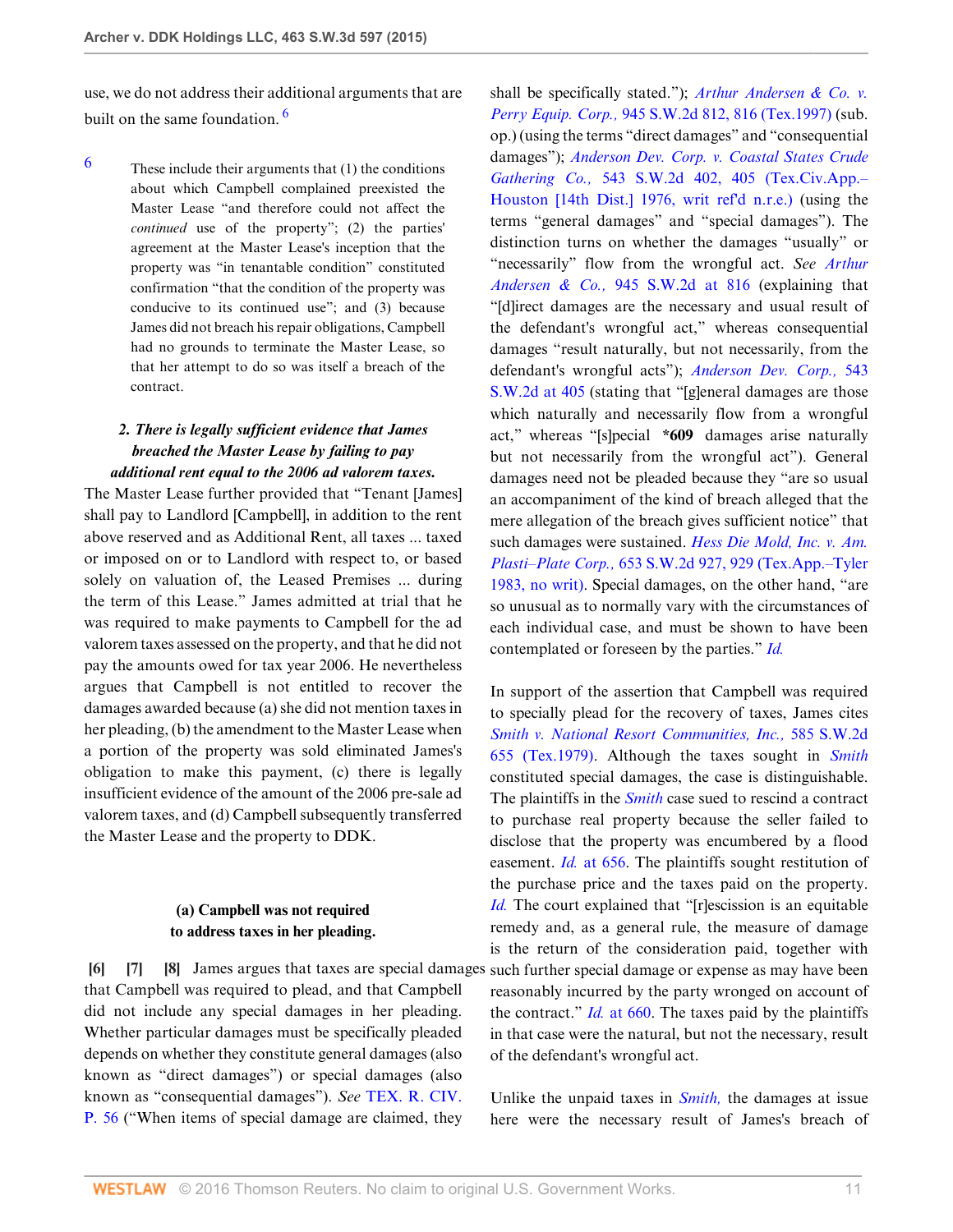contract. This is so because the contract itself required James to pay "additional rent" equal to the property's ad valorem taxes. A breach of the contractual obligation to pay a certain amount necessarily gives rise to damages in the unpaid amount.<sup>[7](#page-11-3)</sup> Because these are general damages, Campbell was not required to specifically plead for them.

<span id="page-11-4"></span><span id="page-11-3"></span>[7](#page-11-4) In a related argument, James points out that the trial court did not mention ad valorem taxes in its findings of fact. The trial court stated in its judgment, however, that James breached the Master Lease, and that Campbell is entitled to recover \$61,823.12, an amount that is identical to the unpaid additional rent for the 2006 ad valorem taxes. Although findings of fact and conclusions of law generally are to be stated in a document separate from the judgment, *see* [TEX. R. CIV. P. 299a](http://www.westlaw.com/Link/Document/FullText?findType=L&pubNum=1003817&cite=TXRRCPR299A&originatingDoc=I7baf9d10d47b11e4829b92275215781c&refType=LQ&originationContext=document&vr=3.0&rs=cblt1.0&transitionType=DocumentItem&contextData=(sc.UserEnteredCitation)), those stated in a judgment nevertheless have probative value if they do not conflict with those stated in a separate document. *See [Bryan Indep. Sch. Dist. v. Cune,](http://www.westlaw.com/Link/Document/FullText?findType=Y&serNum=2022385071&pubNum=0000999&originatingDoc=I7baf9d10d47b11e4829b92275215781c&refType=RP&originationContext=document&vr=3.0&rs=cblt1.0&transitionType=DocumentItem&contextData=(sc.UserEnteredCitation))* No. 14–09–00062– [CV, 2010 WL 2541841, at \\*3 \(Tex. App.–Houston](http://www.westlaw.com/Link/Document/FullText?findType=Y&serNum=2022385071&pubNum=0000999&originatingDoc=I7baf9d10d47b11e4829b92275215781c&refType=RP&originationContext=document&vr=3.0&rs=cblt1.0&transitionType=DocumentItem&contextData=(sc.UserEnteredCitation)) [\[14th Dist.\] June 24, 2010, pet. denied\)](http://www.westlaw.com/Link/Document/FullText?findType=Y&serNum=2022385071&pubNum=0000999&originatingDoc=I7baf9d10d47b11e4829b92275215781c&refType=RP&originationContext=document&vr=3.0&rs=cblt1.0&transitionType=DocumentItem&contextData=(sc.UserEnteredCitation)) (mem. op.); *Baltzer v. Medina,* [240 S.W.3d 469, 474 \(Tex. App.–](http://www.westlaw.com/Link/Document/FullText?findType=Y&serNum=2013831342&pubNum=0004644&originatingDoc=I7baf9d10d47b11e4829b92275215781c&refType=RP&fi=co_pp_sp_4644_474&originationContext=document&vr=3.0&rs=cblt1.0&transitionType=DocumentItem&contextData=(sc.UserEnteredCitation)#co_pp_sp_4644_474) [Houston \[14th Dist.\] 2007, no pet.\).](http://www.westlaw.com/Link/Document/FullText?findType=Y&serNum=2013831342&pubNum=0004644&originatingDoc=I7baf9d10d47b11e4829b92275215781c&refType=RP&fi=co_pp_sp_4644_474&originationContext=document&vr=3.0&rs=cblt1.0&transitionType=DocumentItem&contextData=(sc.UserEnteredCitation)#co_pp_sp_4644_474) The trial court did not address this claim further in its separately issued findings of fact and conclusions of law, and the parties did not request additional or amended findings. *See* [TEX. R. CIV. P. 298.](http://www.westlaw.com/Link/Document/FullText?findType=L&pubNum=1003817&cite=TXRRCPR298&originatingDoc=I7baf9d10d47b11e4829b92275215781c&refType=LQ&originationContext=document&vr=3.0&rs=cblt1.0&transitionType=DocumentItem&contextData=(sc.UserEnteredCitation)) Although James implies that the trial court's findings omit an element necessary for Campbell to recover on her breach-of-contract claim, the unrequested elements are supplied by the presumption in support of the judgment. *See* [TEX. R.](http://www.westlaw.com/Link/Document/FullText?findType=L&pubNum=1003817&cite=TXRRCPR299&originatingDoc=I7baf9d10d47b11e4829b92275215781c&refType=LQ&originationContext=document&vr=3.0&rs=cblt1.0&transitionType=DocumentItem&contextData=(sc.UserEnteredCitation)) [CIV. P. 299.](http://www.westlaw.com/Link/Document/FullText?findType=L&pubNum=1003817&cite=TXRRCPR299&originatingDoc=I7baf9d10d47b11e4829b92275215781c&refType=LQ&originationContext=document&vr=3.0&rs=cblt1.0&transitionType=DocumentItem&contextData=(sc.UserEnteredCitation))

## **(b) The amendment to the Master Lease did not eliminate James's obligation to pay additional rent in the amount of the pre-sale ad valorem taxes.**

James also points out that the Master Lease was amended when Campbell sold a portion of the property in 2006, and he contends that the amendment eliminated his duty to pay additional rent in the amount of the ad valorem taxes. This is not supported by the record. The amendment simply changed the definition of "premises" to exclude the part of the premises that was sold. The amendment **\*610** did not become effective at the beginning of the tax year; by its terms, the amendment became effective when the property sale took place in October 2006. Thus, the amendment did not change James's contractual obligation to pay Campbell additional rent in an amount equal to the ad valorem taxes assessed over the entirety of the property for the part of the tax year that preceded the sale.

## **(c) There is legally sufficient evidence of the amount of the 2006 ad valorem taxes.**

<span id="page-11-0"></span>**[\[9](#page-2-0)]** James states that there is less than a scintilla of evidence to support the damages awarded to Campbell. Campbell testified, however, that taxes of \$61,823.12 were assessed against the property for the part of tax year 2006 that predated the property sale. She also introduced into evidence a 2007 demand letter to James from Campbell's attorney, stating the same total and separately listing the amounts assessed by each taxing unit. This uncontroverted evidence about the amount of the taxes assessed is legally sufficient to support the trial court's damage award in Campbell's favor.

## **(d) Campbell's transfer of the Master Lease does not bar her recovery for its pre-transfer breach.**

<span id="page-11-1"></span>**[\[10](#page-2-4)]** James further asserts that because Campbell transferred the property and the Master Lease to DDK, she cannot recover for James's breach of the obligation to pay additional rent in the amount of the unpaid 2006 ad valorem taxes. In other words, he contends that because Campbell transferred the property and the contract in 2010, she cannot recover on a breach-of-contract claim that accrued when the payment was due in 2007. He does not contend, however, that Campbell assigned her cause of action to DDK, and he cites no evidence or authority in support of his assertion. This argument therefore is waived. *See* TEX. R. [APP. P. 38.1\(i\).](http://www.westlaw.com/Link/Document/FullText?findType=L&pubNum=1005293&cite=TXRRAPR38.1&originatingDoc=I7baf9d10d47b11e4829b92275215781c&refType=LQ&originationContext=document&vr=3.0&rs=cblt1.0&transitionType=DocumentItem&contextData=(sc.UserEnteredCitation))

## **B. James and Gidget failed to conclusively prove that Campbell's failure to give advance notice of her intent to transfer the property was a prior material breach.**

<span id="page-11-2"></span>**[\[11](#page-2-1)]** James and Gidget next contend that the trial court erred in finding that Campbell did not breach the Master Lease. Specifically, they argue that Campbell breached the following provision:

> If at any time during the term of this Lease, Lessor [Campbell] desires to mortgage or transfer, convey or sell the Premises or any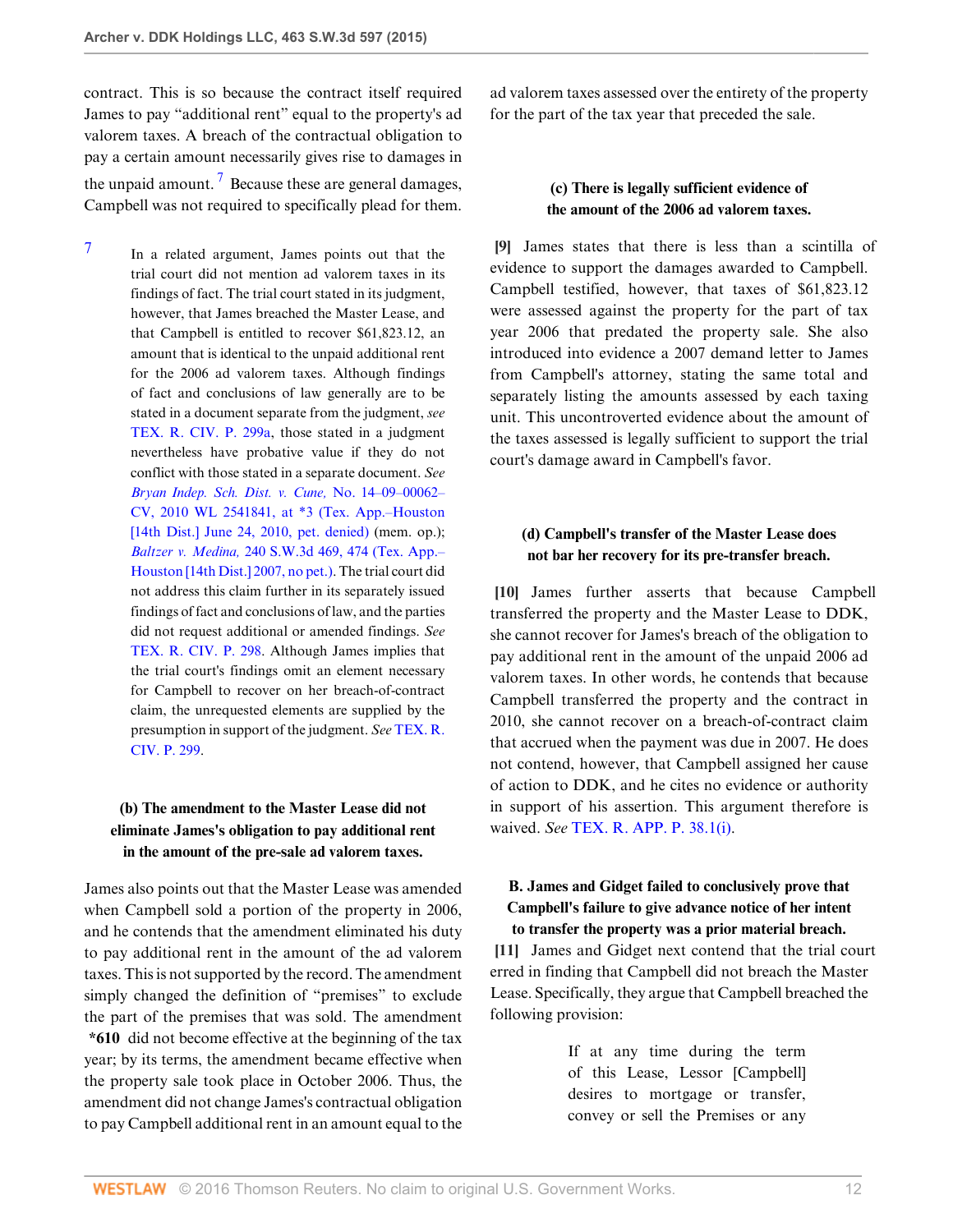part thereof, then prior to Lessor's mortgaging or placing the Premises or any part thereof on the market for sale, Lessor shall first notify Tenant [James] in writing of such intention....

The Master Lease provided that after such notice was given, James would have thirty days in which to give Campbell written notice of his intention to buy the Premises and to negotiate the terms of the sale. If no agreement was reached by the end of that time, Campbell was "free to offer such interest for sale to third party, bona fide purchasers." It is undisputed that Campbell gave James no advance notice before she transferred the property and the Master Lease to DDK, a limited liability company owned and managed solely by Campbell.

<span id="page-12-0"></span>**[\[12](#page-3-1)]** But the question before us is not whether Campbell failed to comply with this provision, but whether she was required to comply. This is so because when one party materially breaches a contract, the other party to the contract is discharged or excused from further performance. **\*611** *[Mustang Pipeline Co. v. Driver](http://www.westlaw.com/Link/Document/FullText?findType=Y&serNum=2004366337&pubNum=0004644&originatingDoc=I7baf9d10d47b11e4829b92275215781c&refType=RP&fi=co_pp_sp_4644_196&originationContext=document&vr=3.0&rs=cblt1.0&transitionType=DocumentItem&contextData=(sc.UserEnteredCitation)#co_pp_sp_4644_196) Pipeline Co.,* [134 S.W.3d 195, 196 \(Tex.2004\)](http://www.westlaw.com/Link/Document/FullText?findType=Y&serNum=2004366337&pubNum=0004644&originatingDoc=I7baf9d10d47b11e4829b92275215781c&refType=RP&fi=co_pp_sp_4644_196&originationContext=document&vr=3.0&rs=cblt1.0&transitionType=DocumentItem&contextData=(sc.UserEnteredCitation)#co_pp_sp_4644_196) (per curiam). In accordance with this principle, James and Gidget argue that "[b]ecause Campbell's breach *was prior to any other alleged breach,* the trial court should have ruled in favor of James and Gidget and entered judgment against Campbell." (emphasis added). Their argument, however, is predicated on the success of their contention that James did not breach the Master Lease, so as to make Campbell's failure to comply with this provision the first material breach. But as we previously explained, the trial court did not err in concluding that James breached the Master Lease. Thus, the determinative question before us is not whether Campbell failed to give advance notice of her intent to transfer the Master Lease and the property —unquestionably, she did not—but whether she was required to comply with the provision given James's breach of his maintenance-and-repair obligations. <sup>[8](#page-12-1)</sup> If James had not yet breached those obligations when Campbell transferred the property and the Master Lease, then she was required to comply with that provision. If he had already materially breached those provisions of the contract, however, then Campbell was no longer required to comply with it. *See [Advanced Personal Care, LLC v.](http://www.westlaw.com/Link/Document/FullText?findType=Y&serNum=2033555735&pubNum=0004644&originatingDoc=I7baf9d10d47b11e4829b92275215781c&refType=RP&fi=co_pp_sp_4644_46&originationContext=document&vr=3.0&rs=cblt1.0&transitionType=DocumentItem&contextData=(sc.UserEnteredCitation)#co_pp_sp_4644_46) Churchill,* [437 S.W.3d 41, 46 \(Tex.App.–Houston \[14th](http://www.westlaw.com/Link/Document/FullText?findType=Y&serNum=2033555735&pubNum=0004644&originatingDoc=I7baf9d10d47b11e4829b92275215781c&refType=RP&fi=co_pp_sp_4644_46&originationContext=document&vr=3.0&rs=cblt1.0&transitionType=DocumentItem&contextData=(sc.UserEnteredCitation)#co_pp_sp_4644_46) [Dist.\] 2014, no pet.\)](http://www.westlaw.com/Link/Document/FullText?findType=Y&serNum=2033555735&pubNum=0004644&originatingDoc=I7baf9d10d47b11e4829b92275215781c&refType=RP&fi=co_pp_sp_4644_46&originationContext=document&vr=3.0&rs=cblt1.0&transitionType=DocumentItem&contextData=(sc.UserEnteredCitation)#co_pp_sp_4644_46).

<span id="page-12-1"></span>[8](#page-12-2) Although James breached the Master Lease in 2007 by failing to pay additional rent in an amount equal to the 2006 ad valorem taxes, it is undisputed that, despite the breach, Campbell continued to try to enforce James's obligations under the contract and specifically stated that although she reserved her right to sue for damages, she was not terminating the Master Lease at that time. *See [Advanced Personal](http://www.westlaw.com/Link/Document/FullText?findType=Y&serNum=2033555735&pubNum=0004644&originatingDoc=I7baf9d10d47b11e4829b92275215781c&refType=RP&fi=co_pp_sp_4644_48&originationContext=document&vr=3.0&rs=cblt1.0&transitionType=DocumentItem&contextData=(sc.UserEnteredCitation)#co_pp_sp_4644_48) Care,* [437 S.W.3d at 48](http://www.westlaw.com/Link/Document/FullText?findType=Y&serNum=2033555735&pubNum=0004644&originatingDoc=I7baf9d10d47b11e4829b92275215781c&refType=RP&fi=co_pp_sp_4644_48&originationContext=document&vr=3.0&rs=cblt1.0&transitionType=DocumentItem&contextData=(sc.UserEnteredCitation)#co_pp_sp_4644_48). The Master Lease remained in effect until it was terminated in 2010 for the stated reason that James had breached his maintenanceand-repair obligations.

We conclude that the following evidence is legally sufficient to support the implied finding that James materially breached his maintenance-and-repair obligations before Campbell transferred the Master Lease and the property to DDK:

- Campbell's attorney wrote a letter to James's attorney on March 25, 2010, demanding that James begin repairing "all defects of the Premises" within fifteen days. The only defects specifically mentioned were the collapsing awning and the sinkhole in the parking lot.
- James's attorney responded on April 9, 2010 that Hayes was making arrangements to complete the repairs.
- Campbell's attorney again wrote to James's attorney on April 20, 2010, and pointed out that under the terms of the Master Lease, "Tenant [James] gets 30 days' written notice before a failure to perform covenants becomes an Event of Default." Because Campbell gave written notice on March 25, 2010 of the need to repair the sinkhole and the awning, James was given until April 26, 2010 "to take the actions required under the Lease." Campbell's attorney enclosed a report of the property's inspection by Professional Engineering Inspections, Inc. and stated that James had thirty days—that is, until May 21, 2010—to address those additional items.
- <span id="page-12-2"></span>• On April 26, 2010—the deadline to address the sinkhole and the awning—James and Gidget's attorney responded, "The alleged notice is rejected," claiming no obligation to repair.

In sum, there is legally sufficient evidence that James breached the Master Lease on April 26, 2010 by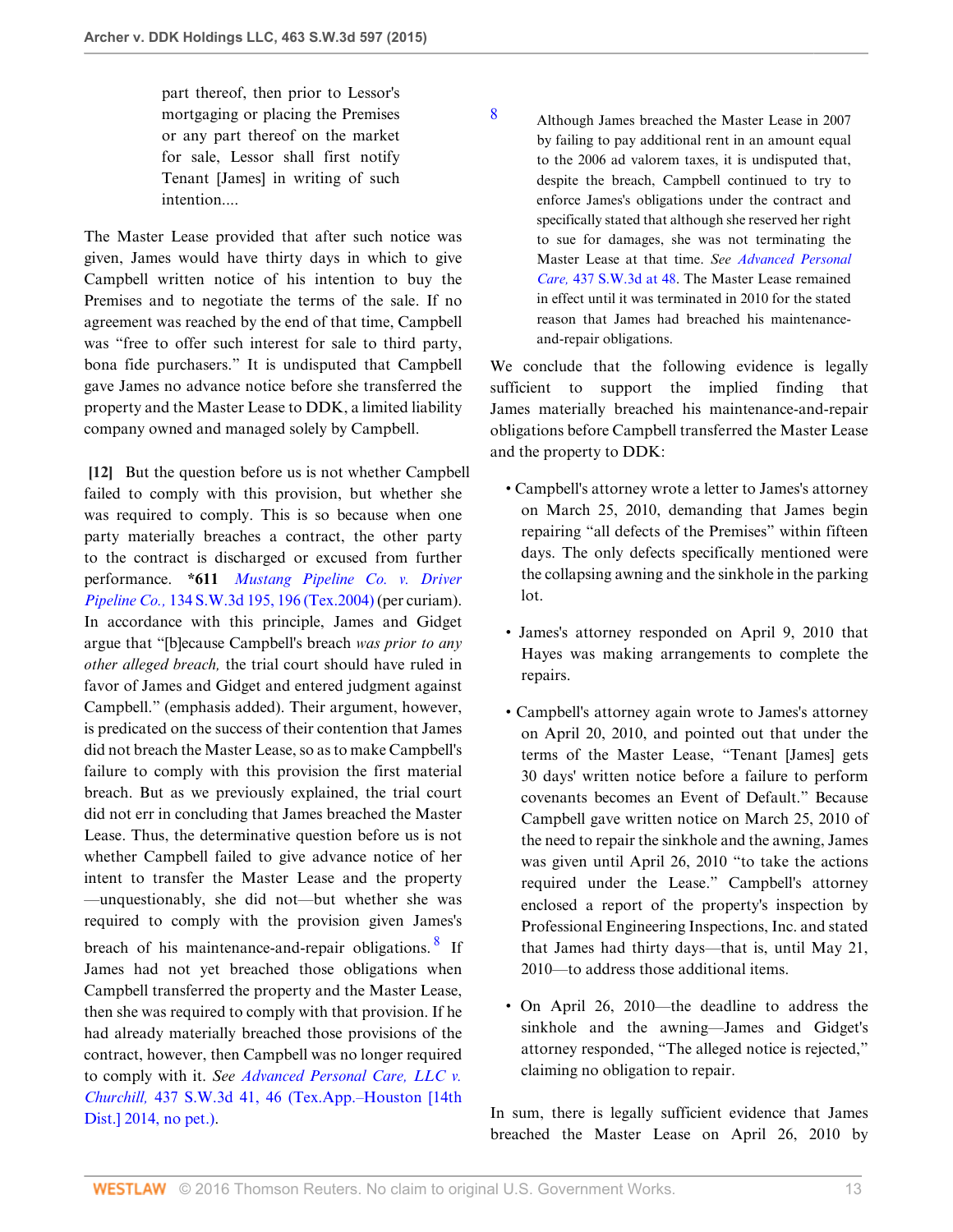repudiating his contractual responsibility to maintain and **\*612** repair the property. Inasmuch as this was the date by which James was required to respond to the first of Campbell's maintenance-and-repair demands and Campbell transferred the property to DDK the same day, the trial court was entitled to infer that Campbell did so in response to—and thus, *after*—James's denial of his contractual obligations to repair and maintain the property. Upon James's material breach of the Master Lease, Campbell was entitled to treat the contract as terminated. Because she no longer was required to comply with the contractual obligation to give James advance notice of her intent to transfer the property, her failure to do so was not a breach of the contract. <sup>[9](#page-13-1)</sup> We overrule James and Gidget's first two issues.

James and Gidget's remaining arguments in support of this issue are predicated on the success of their contentions that James did not breach the Master Lease, so that the termination of the Master Lease was the first breach. Because we have rejected this premise, we do not address James and Gidget's remaining arguments in support of this issue.

<span id="page-13-1"></span>[9](#page-13-2)

## **VI. CLAIMS REGARDING THE SUBLEASE OF THE PROPERTY TO HAYES**

James and Gidget next challenge the judgment against them in Hayes's favor, arguing that the trial court erred both in finding that James breached the Sublease with Hayes, and in finding that Hayes did not breach the Sublease. Although James and Gidget do not expressly challenge the trial court's finding that Gidget breached the Sublease with Hayes, they argue that Gidget was not a party to a contract with Hayes. As previously discussed, however, we have concluded that the evidence is legally sufficient to support the trial court's finding that Gidget became the sublandlord under the Sublease in November 2008; thus, our discussion about the parties' claims and counterclaims for breach of the Sublease applies to Gidget as well as to James.

## **A. There is legally sufficient evidence that James and Gidget breached the Sublease.**

James and Gidget's arguments that they did not breach the Sublease with Hayes are predicated on the success of their challenge to the judgment in Campbell's favor. This is because the Sublease expressly provides that an uncured

default of the Master Lease is also a default of the Sublease by the "sublandlord." James and Gidget accordingly argue that the Master Lease was not breached, and thus, the Sublease was not breached. We have held, however, that there is legally sufficient evidence to support the trial court's findings regarding breach of the Master Lease, and the same evidence is legally sufficient to support the trial court's conclusion that James and Gidget breached the Sublease.

## <span id="page-13-0"></span>**B. James and Gidget failed to conclusively establish that Hayes breached the Sublease.**

<span id="page-13-2"></span>**[\[13](#page-3-0)]** James and Gidget also assert that the trial court's finding that James breached the Master Lease conflicts with the finding that Hayes did not breach the Sublease. They contend that Hayes's duties of maintenance and repair under the Sublease were broader than James's duties under the Master Lease, because "[u]nlike the Master Lease, the Sublease did not limit the term 'repairs,' to repairs necessary for the continuing use of the property." They therefore reason that if the failure to perform repairs were a breach of the Master Lease by James, then the same failure also would have been a breach of the Sublease by Hayes. We already have rejected that argument: James's maintenance-and **\*613** repair obligations under the Master Lease were not limited to repairs that were necessary for Hayes's continued use of the property.

James and Gidget additionally contend that Hayes had the same repair obligations under the Sublease that James had under the Master Lease. Specifically, they assert that section 5 of the Sublease incorporates the terms of the Master Lease and substitutes "Sublandlord" for "Landlord" and "Subtenant" for "Tenant." According to James and Gidget, "[n]one of the [Master Lease's] Articles concerning maintenance and repair were excepted from this clause." But once again, their interpretation is contrary to the plain language of the contract.

First, in relying on section 5 of the Sublease, James and Gidget have failed to mention the following language:

> This Sublease is subject and subordinate to the Master Lease. The terms, conditions and respective obligations of Sublandlord and Subtenant to each other under this Sublease shall be the terms and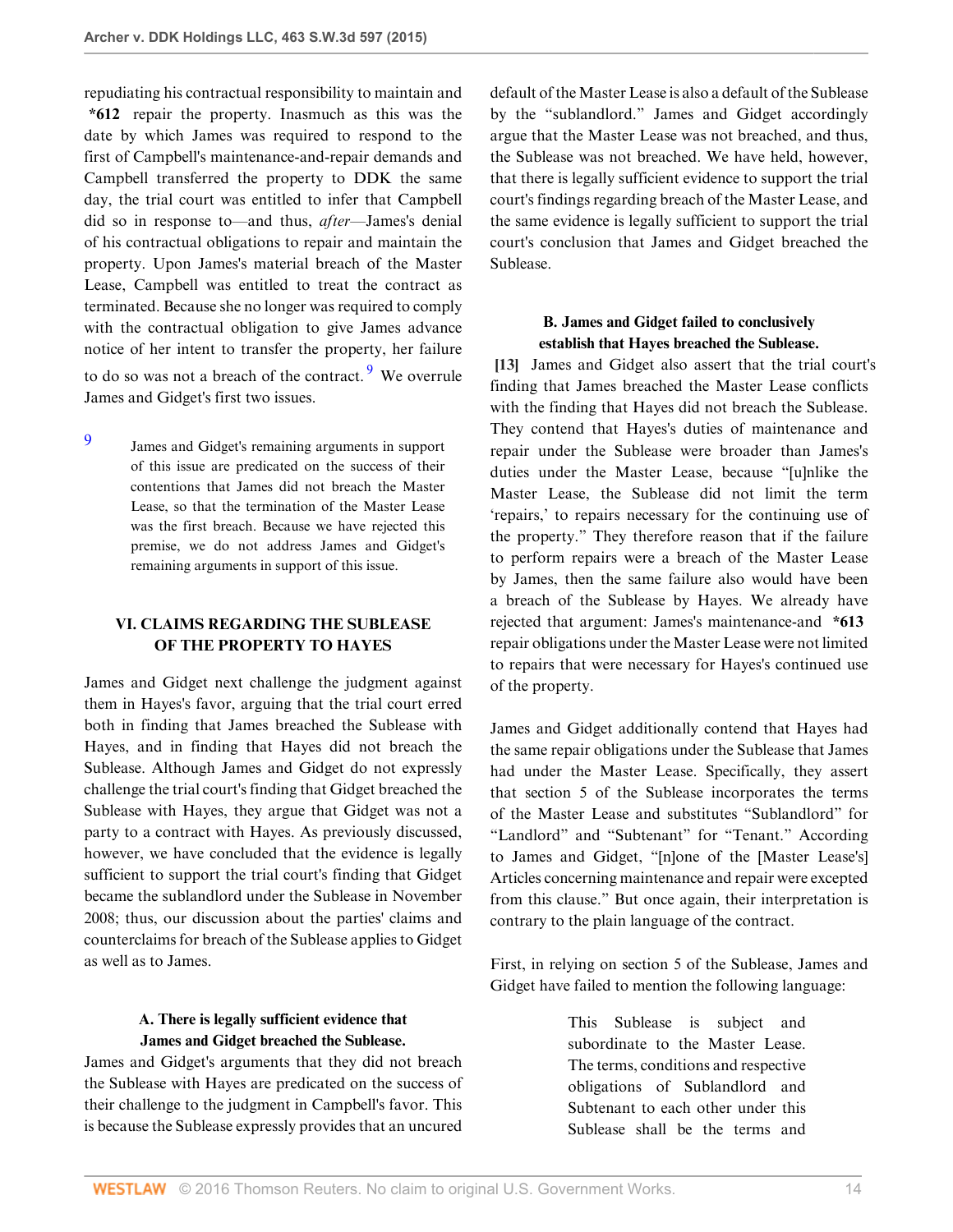conditions on the Master Lease *except to those provisions of the Master Lease which are contradicted by this Sublease,* in which event the terms of this Sublease shall control over the Master Lease. *In addition, but not by way of limitation, the following provisions of the Master Lease shall not apply to the rights and obligations of Sublandlord and Subtenant:* Sections 4.05, *8.01, 8.02,* 13.01, 13.02, 15.01, 20.02, 22.01(f), and  $23.01-23.03$ .  $10$ 

<span id="page-14-1"></span>As previously discussed, Articles 8.01 and 8.02 of the Master Lease deal with the respective maintenance-andrepair obligations of the Master Lease's landlord and tenant; thus, the repair-and maintenance obligations that James agreed to perform as the tenant under the Master Lease were not passed through to become subtenant Hayes's obligations under the Sublease. Moreover, section 14 of the Sublease imposes the following additional maintenance-and-repair obligations on the sublandlord:

> 14. Repair and Maintenance by Sublandlord [i.e., James and then Gidget].... Sublandlord shall be responsible for compliance of the Subleased Premises with all present and future laws relating to health, safety, and access for the disabled and for all latent defects in the Subleased Premises. Furthermore, if any condition of the Subleased Premises existing prior to Subtenant's occupancy thereof is required by applicable law to be corrected and such correction is not a result of Subtenant's particular use of the Subleased Premises ..., Sublandlord shall be responsible for correcting such condition, at its sole cost and expense, and without reimbursement by Subtenant. Sublandlord warrants that the air conditioning and heating systems, electrical system, mechanical system, and plumbing system will be in good working order

on the Sublease Commencement Date.

# <span id="page-14-0"></span>[10](#page-14-1) Emphasis added.

Hayes presented evidence at trial that it discovered in 2007 (when James was the sublandlord) that there were a halfdozen open building permits on the premises, and Hayes was unable to obtain a certificate of occupancy until all of the code violations were remedied. The matters that had to be repaired included latent defects and violations of code provisions related to health and safety, the electrical system, and the plumbing system. Hayes also found more problems that needed repair when Gidget was the sublandlord. Although these were the sublandlord's obligation, **\*614** neither James nor Gidget accepted responsibility, and Hayes eventually offset the cost of repairs against its rent payments, as it was entitled to do under the terms of the Sublease. We accordingly hold that the evidence is legally sufficient to support the trial court's finding that Hayes did not breach the Sublease by failing to make repairs or by offsetting the cost of repairs against its rent payments.  $\frac{11}{11}$  $\frac{11}{11}$  $\frac{11}{11}$  Thus, we overrule James and Gidget's third issue.

<span id="page-14-3"></span><span id="page-14-2"></span>[11](#page-14-3) James and Gidget similarly contend that by offsetting the cost of repairing code violations against its rent, Hayes also breached its settlement agreement with Gidget. This is really a restatement of the argument that Hayes breached the Sublease, because the settlement agreement is a modification of the Sublease. Although the settlement agreement included provisions raising Hayes's rent so that Hayes bore half of the cost of roof repairs, the settlement agreement did not modify the provisions in the Sublease that (a) required the sublandlord [James and then Gidget] to pay for these code-violation repairs, or (b) permitted Hayes to deduct the costs of the codeviolation repairs from its rental payments.

### **C. There is legally sufficient evidence to support Gidget's joint and several liability for Hayes's attorney's fees.**

The Sublease provides that "Sublandlord [James and then Gidget] shall indemnify Subtenant [Hayes] for and hold Subtenant harmless from and against all costs, expenses (including reasonable attorneys' fees), fines, suits, claims, demands, liabilities and actions resulting from any breach, violation or nonperformance of any covenant or condition hereof...." In accordance with this provision, the trial court held James and Gidget jointly and severally liable